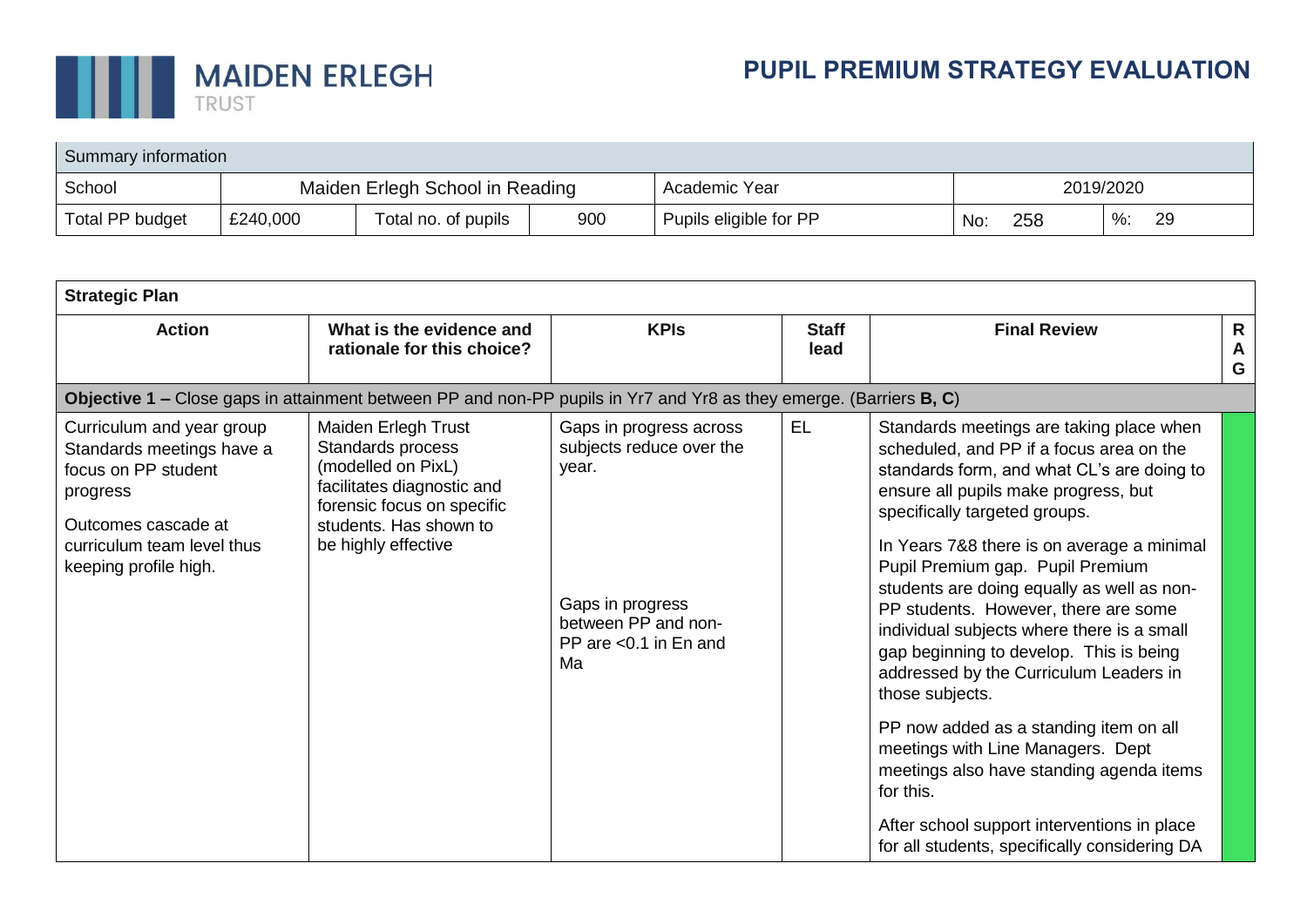|                                                                                                                                                                                              |                                                                                                            |                                                                                                                                                                                                                                                              |                  | students within subjects. This is highlighted<br>through DCP analysis and standards<br>meetings with Curriculum Leaders.                                                                                                                                                                                                                                                                                                                                                                                                                                                     |
|----------------------------------------------------------------------------------------------------------------------------------------------------------------------------------------------|------------------------------------------------------------------------------------------------------------|--------------------------------------------------------------------------------------------------------------------------------------------------------------------------------------------------------------------------------------------------------------|------------------|------------------------------------------------------------------------------------------------------------------------------------------------------------------------------------------------------------------------------------------------------------------------------------------------------------------------------------------------------------------------------------------------------------------------------------------------------------------------------------------------------------------------------------------------------------------------------|
| <b>Access and Achievement</b><br>mentor sessions used to work<br>with PP students who are<br>falling behind in multi subjects<br><b>HLTA</b> intervention also<br>used (1-1 and small group) | EEF identify impact of<br>focussed 1-1 sessions (+<br>5 months) and small<br>group sessions (+4<br>months) |                                                                                                                                                                                                                                                              | <b>BUR</b>       | This is something to work on further<br>moving forward now capacity is building.<br>This will be continuing this academic<br>year following closing due to lockdown.                                                                                                                                                                                                                                                                                                                                                                                                         |
| PP students who are falling<br>behind are prioritised for peer-<br>mentoring/tutoring.                                                                                                       | EEF identify impact of<br>focussed peer tutoring<br>sessions (+ 5 months)                                  |                                                                                                                                                                                                                                                              | <b>BUR</b>       | This will be carried through to next<br>academic year due to early closure.                                                                                                                                                                                                                                                                                                                                                                                                                                                                                                  |
| Objective 2 - Knowledge and skills gaps in English and Maths for PP students are addressed (Barriers A, B, C)                                                                                |                                                                                                            |                                                                                                                                                                                                                                                              |                  |                                                                                                                                                                                                                                                                                                                                                                                                                                                                                                                                                                              |
| PP students included within<br>Maths and English AM<br>intervention programmes<br>(Reading Hive and Morning<br>maths)                                                                        | Sessions enable specific<br>feedback and regular<br>practise to support<br>retention (Sweller)             | Where there are<br>Reading age deficits for<br>PP students identified,<br>these reduce. (NAGT<br>figures)<br>PP students use<br>subsidy to purchase<br>reading material of<br>educational value<br>positive attainment<br>impact for level 3 EAL<br>on entry | EN/<br><b>MO</b> | Morning math is taking place in Maths, and<br>is targeted to help raise attainment levels<br>and progress.<br>After school support interventions in place<br>for all students, specifically considering DA<br>students within subjects. This is highlighted<br>through DCP analysis and standards<br>meetings with Curriculum Leaders.<br>Reading Hive is taking place, and continues<br>to be successful.18 Y7 students with<br>standardised reading scores of 89 or below<br>are involved.<br>P:\Staff Curriculum\English\MESiR<br>English\DCP interventions\Interventions |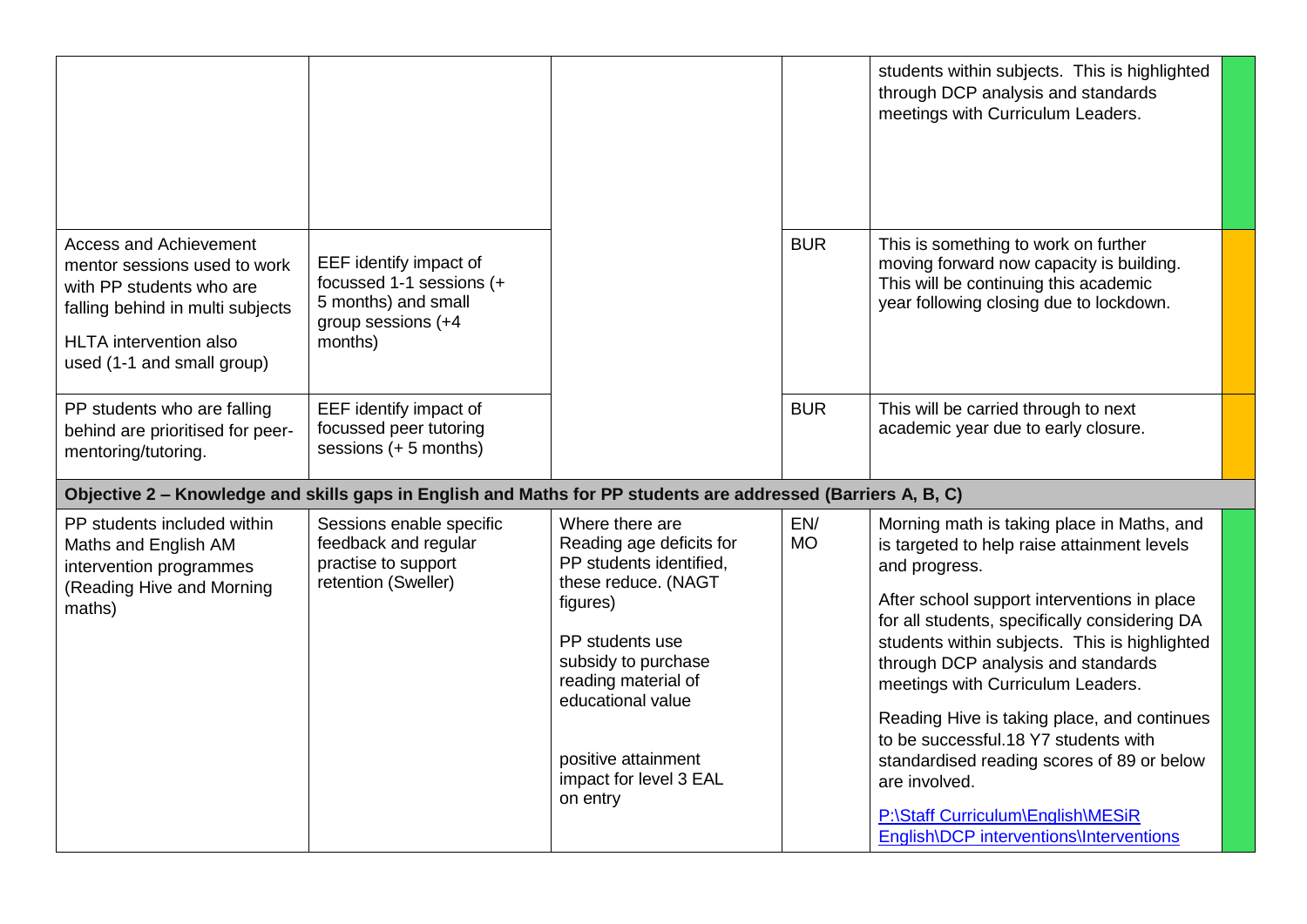|                                                                                                                           |                                                                                                                                                                                                                                                        |    | 2019 20\Foundation interventions\Reading<br><b>Hive 2019-20.docx</b><br>Reading scores are monitored through KS2<br>data, NGRT in Y7 and Y9.<br>New programme also set up with UoR for<br>PP students to close the gap. Aspiration<br>building - was due to start but stopped due<br>to lockdown. To continue next academic<br>year.                                              |
|---------------------------------------------------------------------------------------------------------------------------|--------------------------------------------------------------------------------------------------------------------------------------------------------------------------------------------------------------------------------------------------------|----|-----------------------------------------------------------------------------------------------------------------------------------------------------------------------------------------------------------------------------------------------------------------------------------------------------------------------------------------------------------------------------------|
| Lexia/Rapidplus/Linguascope<br>software used to address gaps<br>and support PP students who<br>are also EAL/weak literacy | EEF identify impact of<br>individualised teaching<br>and digital learning to be<br>effective (+3/4 months)                                                                                                                                             | CA | Lexia has been an incredibly powerful<br>intervention and has supported a variety of<br>students including PP, SEN and LAP<br>students. Lexia has been purchased again<br>for the next three years.                                                                                                                                                                               |
| All Y7 & 8 PP student have<br>subsidised access to Reading<br>Fayre and Book Buzz (a books<br>into homes/school scheme).  | Communicating value of<br>books to students. Also<br>helps school to develop<br>stock of books through a<br>matching scheme.<br>Aims to get books into<br>disadvantaged homes<br>when evidence says<br>some of these students<br>will have no books at | EN | Schools Direct students and UOP students<br>are placed with PP students, and often carry<br>out 1:1 work with students.<br>Year 7 all have a 'rise and read' morning,<br>where they have set texts to read through<br>as a class via staff, students reading, or<br>audio books<br>Think Talk training has taken place with                                                       |
| Student support mentor<br>deployed to support EAL<br>students (high prevalence PP)                                        | home.<br>Mentor is TEFL trained<br>and additional sessions to<br>support immersion has<br>proven effective in rapid<br>acquisition                                                                                                                     | EN | staff, and encourages specific subject talk,<br>and 'talking' in general to improve literacy.<br>Excellent training for staff, and this has<br>proven to be successful in feedback and via<br>learning PLGs.<br>EAL work has significant improved - EAL<br>policy has been developed by JBA and CA<br>- this is a much better transition model for<br>new students/ EAL students. |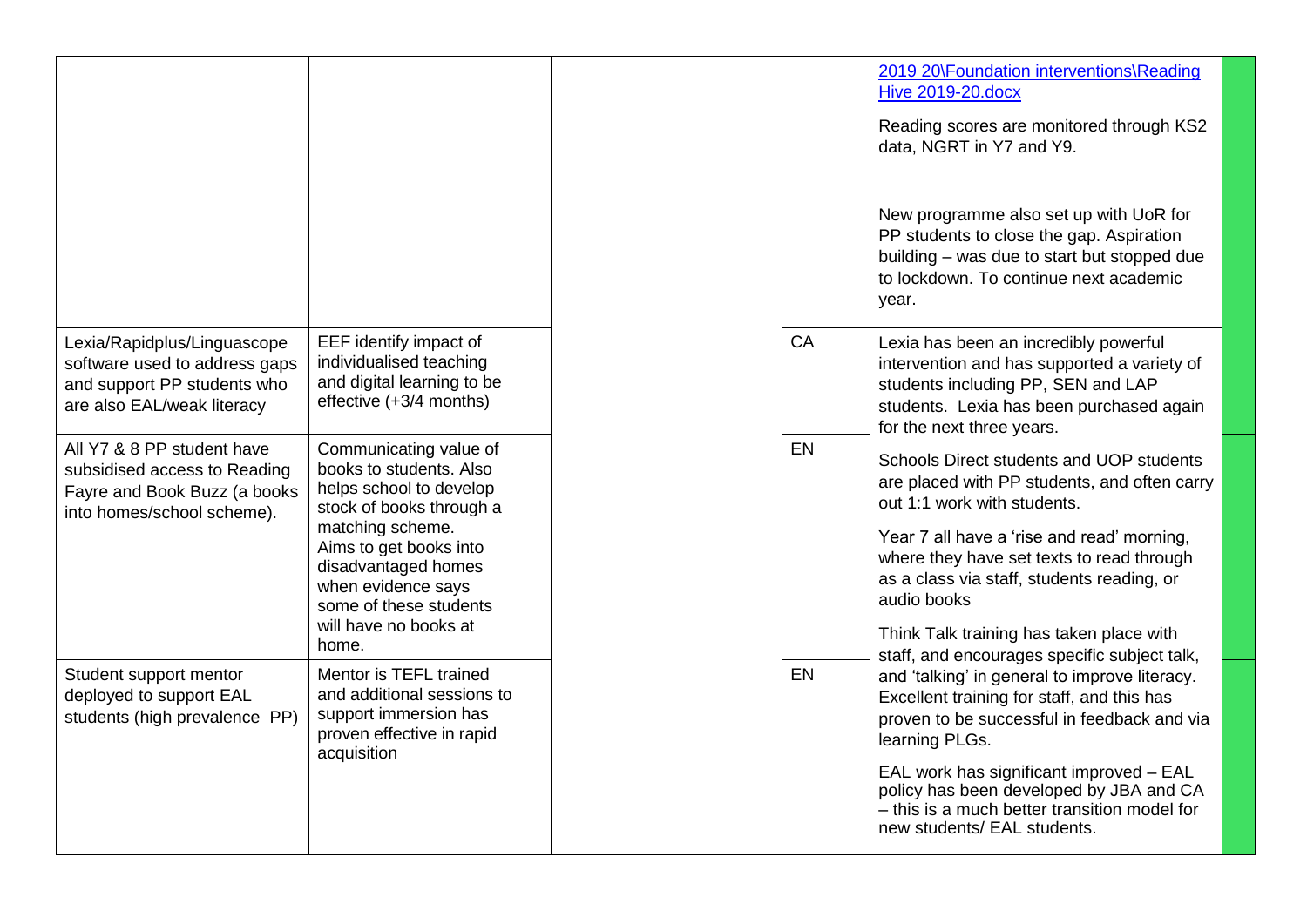|                                                                                                                                                                                                                        |                                                                                                                                     |                                                                                                                                                                                                                                                                                                                                                              |            | New TA and JBA specialised in the TEFL<br>course and have been working on this<br>intensely with EAL students.                                                                                                                                                                                                                                                                                                                                                                                                                                                                                                                                                                                                                                                                                                                                                                                                                                                                             |  |
|------------------------------------------------------------------------------------------------------------------------------------------------------------------------------------------------------------------------|-------------------------------------------------------------------------------------------------------------------------------------|--------------------------------------------------------------------------------------------------------------------------------------------------------------------------------------------------------------------------------------------------------------------------------------------------------------------------------------------------------------|------------|--------------------------------------------------------------------------------------------------------------------------------------------------------------------------------------------------------------------------------------------------------------------------------------------------------------------------------------------------------------------------------------------------------------------------------------------------------------------------------------------------------------------------------------------------------------------------------------------------------------------------------------------------------------------------------------------------------------------------------------------------------------------------------------------------------------------------------------------------------------------------------------------------------------------------------------------------------------------------------------------|--|
| ethos (Barriers B, C)                                                                                                                                                                                                  |                                                                                                                                     |                                                                                                                                                                                                                                                                                                                                                              |            | Objective 3 To continue to communicate a clear vision which will raise the profile of disadvantaged students and enhance the school's inclusive                                                                                                                                                                                                                                                                                                                                                                                                                                                                                                                                                                                                                                                                                                                                                                                                                                            |  |
| PP students flagged in<br>classlists /seating plans. Staff<br>use responsive approaches:<br>priority marking, priority<br>questioning, priority seating<br>approaches as appropriate to<br>address PP underperformance | <b>EEF</b><br>"Good teaching for all<br>pupils has a particular<br>benefit for disadvantaged<br>pupils."<br>Quality First teaching. | Grab-folders and<br>discussion with staff<br>shows evidence of<br>knowledge of PP<br>students in classes.<br>Teachers can articulate<br>their approach,<br>evidenced in learning<br>walks (PP focus)<br>Training delivered and<br>outcomes seen in<br>lessons.<br>QA shows that PP<br>students have<br>appropriate provision for<br>prior ability (esp. HAP) | <b>BUR</b> | Need to reiterate Pupil Premium standards<br>with the use of priority questioning, marking<br>and seating.<br>Has however been pushed through ELT<br>pods. Do staff actually know who these<br>students are.<br>Class charts is now the main platform,<br>which has replaced the trial of Mintclass.<br>Very effective in showing teachers PP (and<br>other needs) as well as seating them as you<br>wish i.e. PP next to non-PP. PP at the front<br>etc.<br>Session from Gifted and Talented Co Ord,<br>on MA at a whole staff meeting.<br>SAHT has reiterated Pupil Premium<br>students through whole staff training and<br>CPD.<br>Standards meetings are taking place when<br>scheduled, and PP if a focus area on the<br>standards form, and what CL's are doing to<br>ensure all pupils make progress, but<br>specifically targeted groups.<br>PP discussed with LAB champion in regular<br>meetings.<br>PP now added as a standing item on all<br>meetings with Line Managers. Dept |  |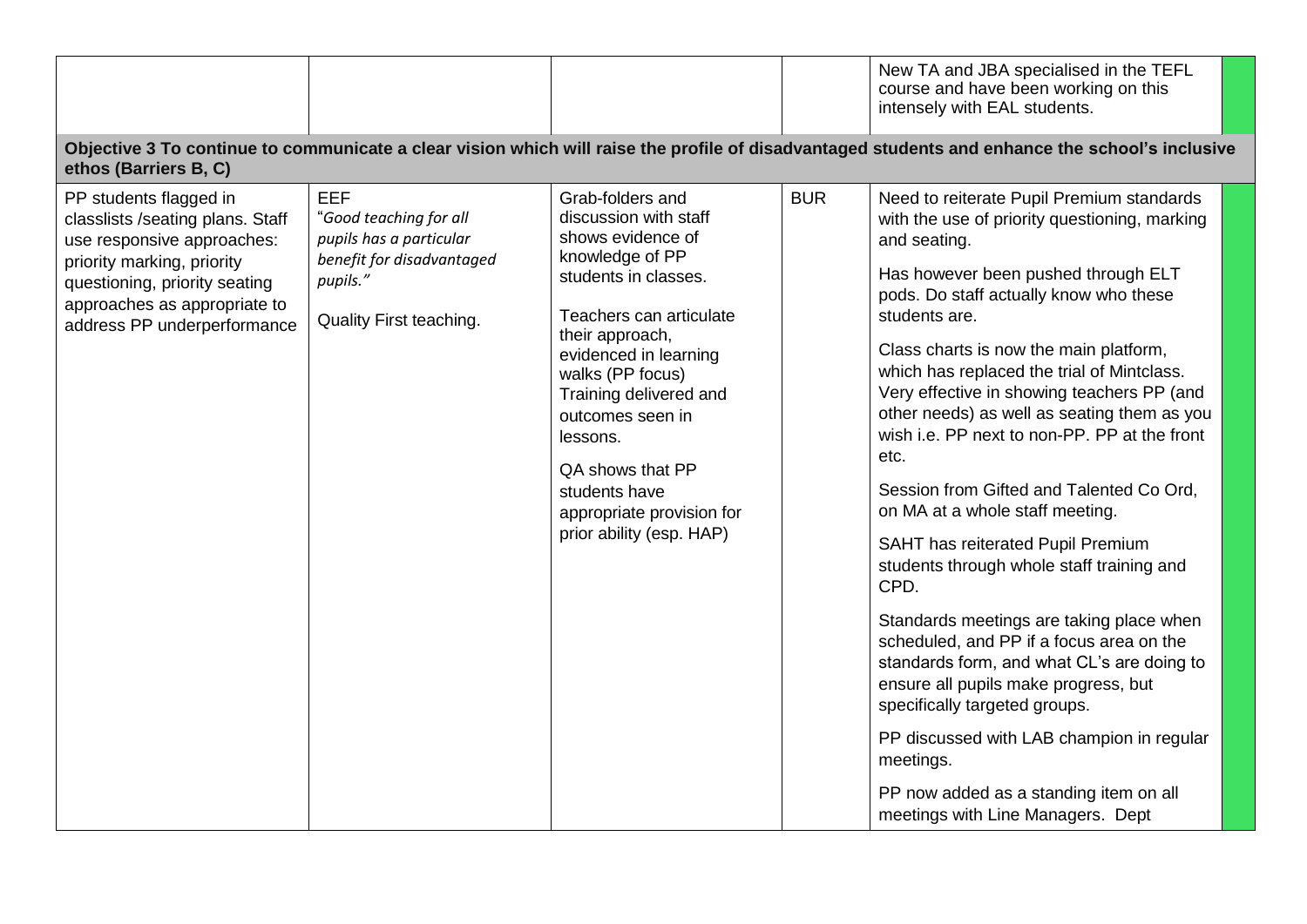|                                                                                                                                                                                                                                                                                                                         |                                                                                                                                                                                  |                                                                                                                                                        |            | meetings also have standing agenda items<br>for this.<br>Reminders given in staff bulletin of priority<br>seating, priority questioning and priority<br>marking.<br>PP Champions for each year group<br>employed (honorarium) in July to<br>commence in September.                                                                                         |
|-------------------------------------------------------------------------------------------------------------------------------------------------------------------------------------------------------------------------------------------------------------------------------------------------------------------------|----------------------------------------------------------------------------------------------------------------------------------------------------------------------------------|--------------------------------------------------------------------------------------------------------------------------------------------------------|------------|------------------------------------------------------------------------------------------------------------------------------------------------------------------------------------------------------------------------------------------------------------------------------------------------------------------------------------------------------------|
| Staff briefings/CPD to continue<br>to reference DA students to<br>reinforce key messages about<br>profile and priority, potential<br>under assessment at prior key<br>stage, potential barriers to<br>learning and strategies to<br>address these. Also, that Pupil<br>Premium students are not an<br>homogeneous group | R Montacute – potential for<br>success recommendations                                                                                                                           |                                                                                                                                                        | <b>BUR</b> | Pastoral staff briefings now implemented<br>every Monday - specific focus on DA pupils/<br>students of concern- feedback from staff<br>this has been very helpful<br>Pastoral staff briefings now implemented<br>every Monday - specific focus on DA pupils/<br>students of concern-feedback from staff<br>this has been very helpful                      |
| Additional in-class support<br>prioritised for PP through<br>student in school programme                                                                                                                                                                                                                                | EEF identify impact of<br>focussed 1-1 sessions<br>$(+5)$                                                                                                                        |                                                                                                                                                        |            | Trainee students and Reading<br>University students directed to work with<br>those who need support the most $-$ to<br>be guided by the teacher.                                                                                                                                                                                                           |
|                                                                                                                                                                                                                                                                                                                         |                                                                                                                                                                                  |                                                                                                                                                        |            | Objective 4 – Ensure that attendance gaps between PP students and non-pp students (especially persistent absence) closes (Barriers E, G)                                                                                                                                                                                                                   |
| Attendance Officer has a<br>particular focus on PP<br>attendance:<br>Calling families of<br>identified PP students<br>(in addition to FDC text)<br>messages)<br><b>Prioritising mentoring</b><br>relationships with PP                                                                                                  | Lepkowska: principles of<br>PP success cites<br>attendance as one of<br>seven key building<br>blocks.<br>EEF identify impact of<br>effective parental<br>engagement (+ 3 months) | PA rates for pupil premium<br>students reduce cf 2018/19<br>Attendance and punctuality<br>figures for PP students<br>improve and trend is<br>positive. | <b>BUR</b> | The appointment of a Safeguarding and<br>Outreach Worker has significantly raised the<br>engagement and support we are able to<br>offer our most DA students. Home visits<br>have allowed further work with these<br>families, improving attendance, progress<br>and engagement in school. Not only for the<br>student, but for the families also (16 home |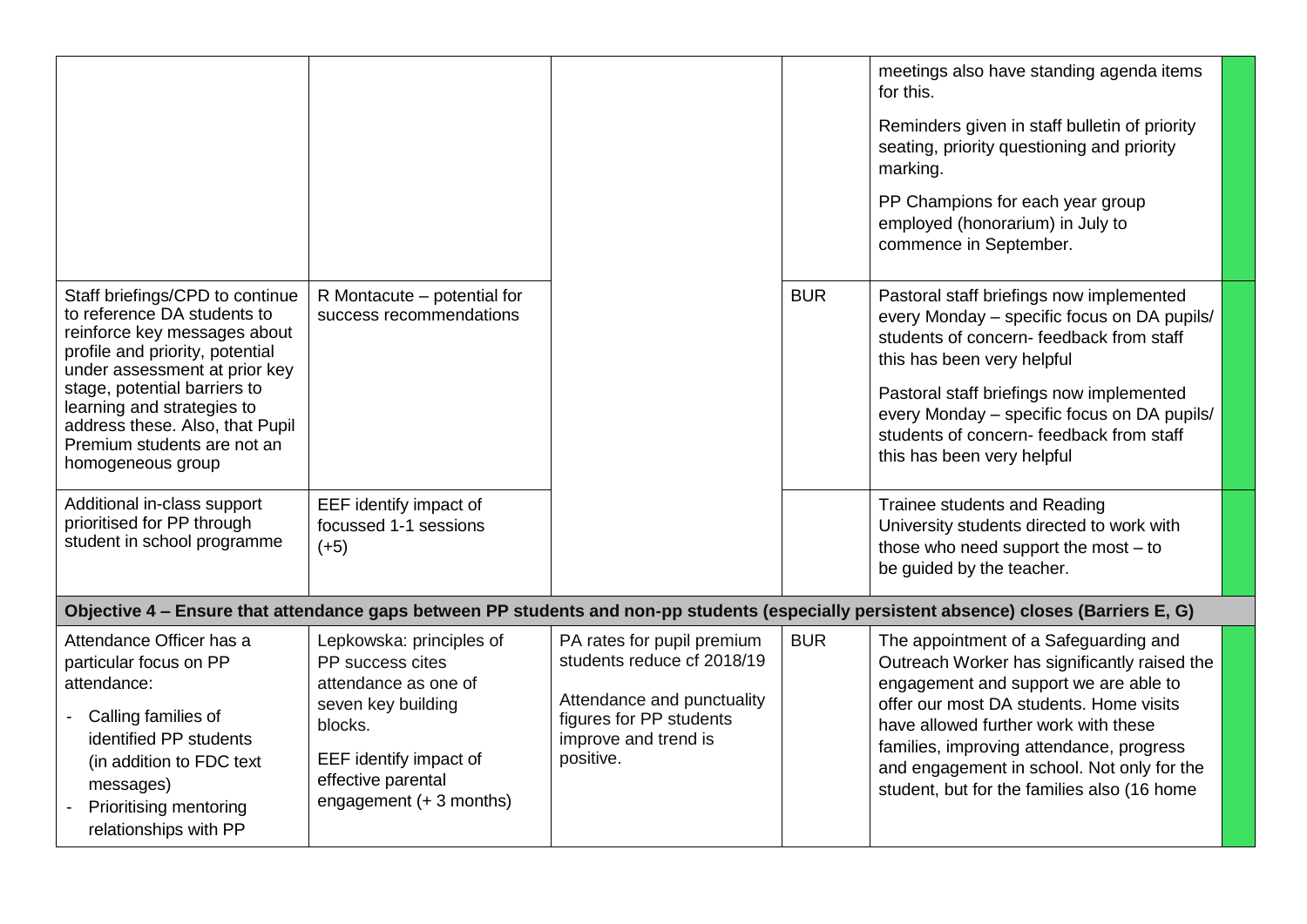| students where poor<br>attendance is a factor                                                                                                    |                                                                                               |                                                                                                                                   |            | visits have been conducted from Sept 2019<br>$-$ Dec 2019.)                                                                                                                       |  |
|--------------------------------------------------------------------------------------------------------------------------------------------------|-----------------------------------------------------------------------------------------------|-----------------------------------------------------------------------------------------------------------------------------------|------------|-----------------------------------------------------------------------------------------------------------------------------------------------------------------------------------|--|
| Meetings with parents<br>of PP where attendance                                                                                                  |                                                                                               |                                                                                                                                   |            | Regular panel meetings take place with<br>EWO/AO and HOs                                                                                                                          |  |
| is an issue.<br>Exploring how any<br>barriers to attendance<br>might be addressed                                                                |                                                                                               |                                                                                                                                   |            | Further work needs to take place with<br>Access and Achievement Mentor now<br>capacity in this department has developed.                                                          |  |
| Liaising with EWS and<br>proactive Deploying<br>EWO at agreed trigger<br>points to support PP                                                    | through ClassCharts                                                                           | Some clarity on attendance process moving<br>forwards to ensure not 'gaps' are missed -<br>tightening of process and running this |            |                                                                                                                                                                                   |  |
| families                                                                                                                                         |                                                                                               |                                                                                                                                   |            | Incentives are in place and led by HOYs.                                                                                                                                          |  |
| Access and achievement and<br>Pastoral & family support<br>worker to have a focus on<br>engagement with PP families<br>where attendance/PA is an |                                                                                               |                                                                                                                                   | <b>BUR</b> | i.e. pizza party, film to review attendance<br>letter for congratulating - all above 95%<br>every term, and in addition regular<br>communication for attendance less than<br>95%. |  |
| issue                                                                                                                                            |                                                                                               |                                                                                                                                   |            | Attendance is flagged weekly by AO, and<br>PA students are highlighted in staff bulletin<br>for staff to encourage and praise.                                                    |  |
|                                                                                                                                                  |                                                                                               |                                                                                                                                   |            | New Attendance Officer employed in<br>August. To roll to new Classcharts system<br>in September.                                                                                  |  |
|                                                                                                                                                  |                                                                                               |                                                                                                                                   |            |                                                                                                                                                                                   |  |
|                                                                                                                                                  |                                                                                               |                                                                                                                                   |            | Objective 5 - Ensure that all PP students and families have access to clear, aspirational careers and destinations advice (Barriers F, L)                                         |  |
| All students to have work<br>experience opportunity                                                                                              | Experiences of the workplace<br>to give focus and purpose to<br>school work. Drive aspiration | All PP students in yr10<br>participate in work<br>experience week                                                                 | HD         | All students have been offered work<br>experience, and meetings are currently<br>being held with the WEX advisors.                                                                |  |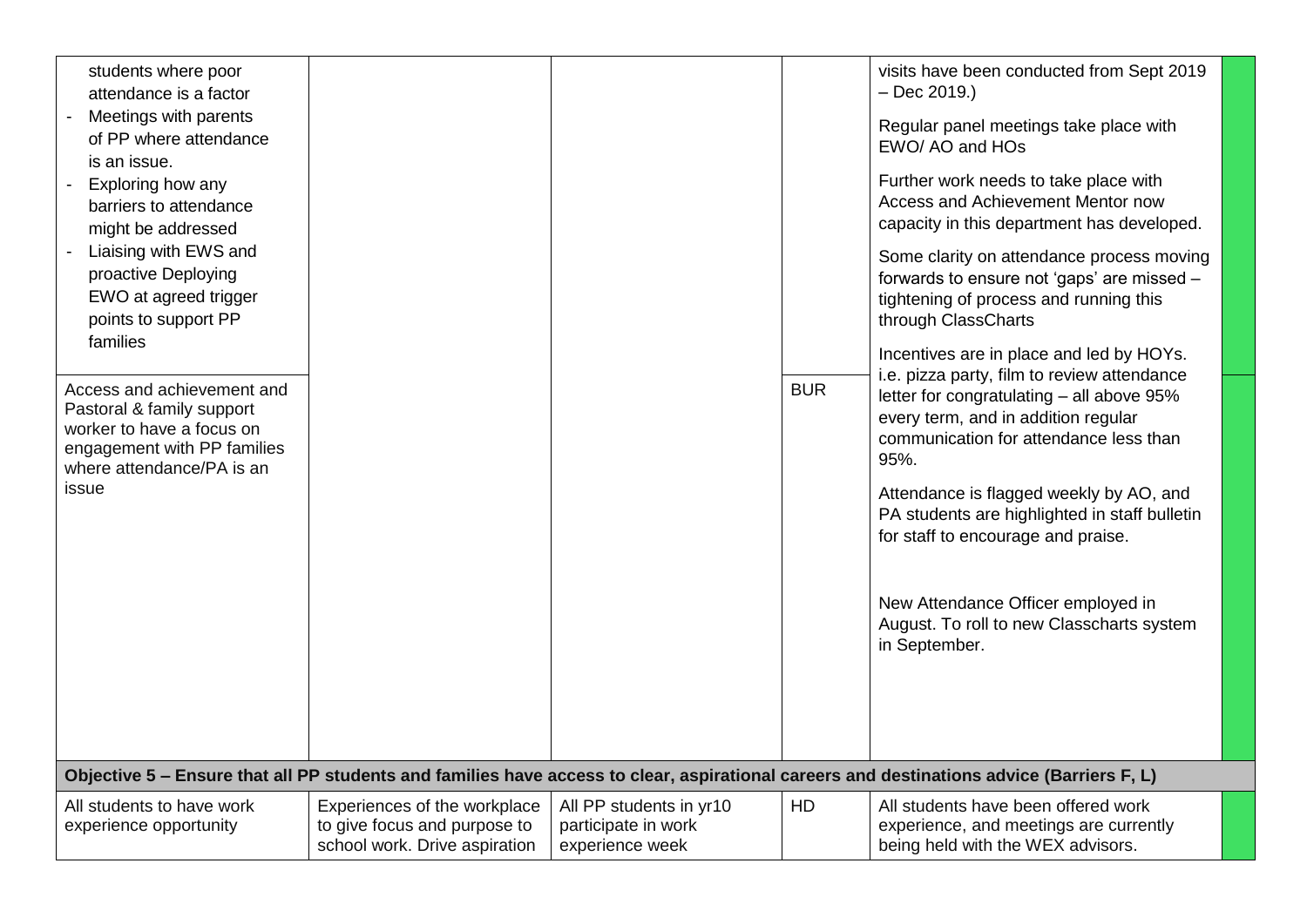|                                                                                                                                                  |                                                                                                                                                                                                                                                               | Predicted NEETS at 10%<br>by Easter 2020<br>0% by July 2020                                                               |            | Clear CEIAG plan rolled out to all students.<br>Careers meetings held with students via<br>Adviza.<br>Year 8 students all receive a 1:1 Meeting<br>with SLT to discuss options and their plans.                                                       |
|--------------------------------------------------------------------------------------------------------------------------------------------------|---------------------------------------------------------------------------------------------------------------------------------------------------------------------------------------------------------------------------------------------------------------|---------------------------------------------------------------------------------------------------------------------------|------------|-------------------------------------------------------------------------------------------------------------------------------------------------------------------------------------------------------------------------------------------------------|
|                                                                                                                                                  |                                                                                                                                                                                                                                                               |                                                                                                                           |            | Further work at getting external visitors in<br>for assembly, however at present the<br>timings are very tight, leaving only<br>approximately 6 minutes for an assembly.<br>This is being looked into as part of a bigger<br>plan for the school day. |
| Progression agreement with<br>Reading college                                                                                                    | Reciprocal agreement with<br>college guarantees a place<br>for all students who wish to<br>take a place at college.<br>Access given to the college<br>to potential students                                                                                   |                                                                                                                           | HD         | All students guaranteed a place a Reading<br>College following GCSE results.                                                                                                                                                                          |
|                                                                                                                                                  |                                                                                                                                                                                                                                                               |                                                                                                                           |            | Objective 6 - Ensure that PP students have full access to appropriate curriculum opportunities (including enrichment) (Barriers E, G)                                                                                                                 |
| Personal budgets (£150) can<br>be used to ensure that<br>students do not face access<br>barriers to school (e.g.<br>Uniform)                     | Supports sense of belonging<br>and easy access to school<br>life. Students are then able to<br>flourish. Personal budgets<br>give agency to families and<br>encourage dialogue about<br>wider needs (including<br>academic) and how the<br>school can support | Analysis shows that<br>personal budgets are<br>appropriately focussed.<br>AP reports show positive<br>achievement. AP for | <b>BUR</b> | Personal Budgets are pushed by HOYs and<br>Access and Achievement mentor.                                                                                                                                                                             |
| Equipment and resources<br>provided in a number of<br>subjects to remove any barrier<br>of accessing subject (e.g. food<br>tech resources, Maths | Ensure full access to PP<br>students to fully experience<br>the curriculum                                                                                                                                                                                    | identified students has no<br>detriment on their other<br>courses.                                                        | <b>BUR</b> | Equipment borrowing is in the process of<br>being set up, and will be for all DA (and any<br>other vulnerable) student to 'hire' for exams.<br>To be coordinated through inclusion.                                                                   |
| equipment etc.)                                                                                                                                  |                                                                                                                                                                                                                                                               |                                                                                                                           |            | Revision guides have been purchased in<br>many subjects, in addition to class text                                                                                                                                                                    |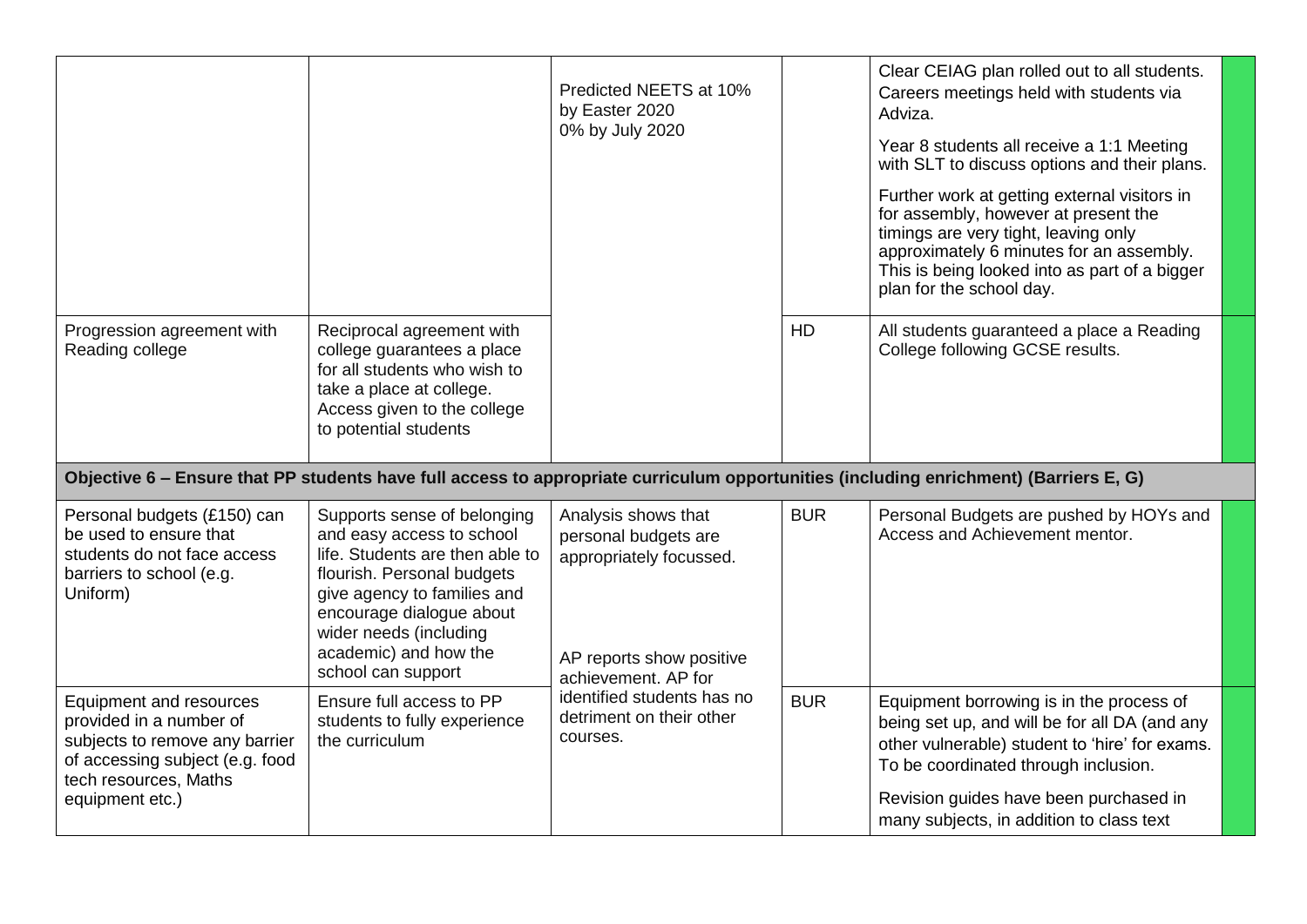|                                                                                                            |                                                                                                                                                                                                       |                                                                                                                                                |                  | books so CL's can 'hire' out text books for<br>DA students                                                                                                                                                                                                                                                                                                                                                                                                                                                                                                                          |  |
|------------------------------------------------------------------------------------------------------------|-------------------------------------------------------------------------------------------------------------------------------------------------------------------------------------------------------|------------------------------------------------------------------------------------------------------------------------------------------------|------------------|-------------------------------------------------------------------------------------------------------------------------------------------------------------------------------------------------------------------------------------------------------------------------------------------------------------------------------------------------------------------------------------------------------------------------------------------------------------------------------------------------------------------------------------------------------------------------------------|--|
| Some identified PP students<br>have AP opportunities to<br>ensure they have the right<br>curriculum offer. | Some PP students will<br>benefit for alternative<br>provision - lays beyond<br>mainstream curriculum.<br>Achievement in AP also has<br>a positive impact re-<br>engagement across all<br>subjects     |                                                                                                                                                | <b>BUR/CA</b>    | There has been a big push on ALP<br>provision this year, ensuring paperwork is<br>compliant with the new Ofsted Inspection<br>Handbook. ALP used so far this academic<br>year includes Autoskills, YMCA Carpentry,<br>ReadiPOP, Cranbury College (interim,<br>respite and Hair & Beauty), Reading<br>College 14 - 16 programme-spend for<br>Sept 19 - Dec 19 £3700<br>Please also see Objective 8<br>In addition, a Reading University trip is<br>being organised for DA students to help<br>raise aspiration - This did not take place but<br>is being rearranged following Covid. |  |
|                                                                                                            | Objective 7 – Enhance opportunities for PP students to build cultural capital (Barriers E, J)                                                                                                         |                                                                                                                                                |                  |                                                                                                                                                                                                                                                                                                                                                                                                                                                                                                                                                                                     |  |
| Personal budget money can<br>be used to support access to<br>school trips, extra-curricular<br>activity    | Hattie's Visible learning<br>analysis suggests:<br>enrichment programmes<br>+0.53 extra-curricular +0.26<br>R Montacute – potential for<br>success recommendations                                    | PP Students engage with<br>trip, extra-curricular and<br>other forms of enrichment<br>proportionally (or better)<br>PP students attend Tirabad | <b>BUR</b>       | Personal Budgets are pushed by HOYs and<br>Access and Achievement mentor - this is<br>used, and tracked tightly.<br>i.e. Ski Trip/ curriculum trips                                                                                                                                                                                                                                                                                                                                                                                                                                 |  |
| Tirabad guarantee offers PP<br>students the opportunity to<br>attend Tirabad outdoor activity<br>centre    | <b>EEF-studies of adventure</b><br>learning interventions<br>consistently show positive<br>benefits on academic<br>learning. There is also<br>evidence of an impact on<br>non-cognitive outcomes such | at least in proportion with<br>cohort as a whole                                                                                               | Enrich<br>co-ord | All students have a Tirabad guarantee.<br>(once in their school life)                                                                                                                                                                                                                                                                                                                                                                                                                                                                                                               |  |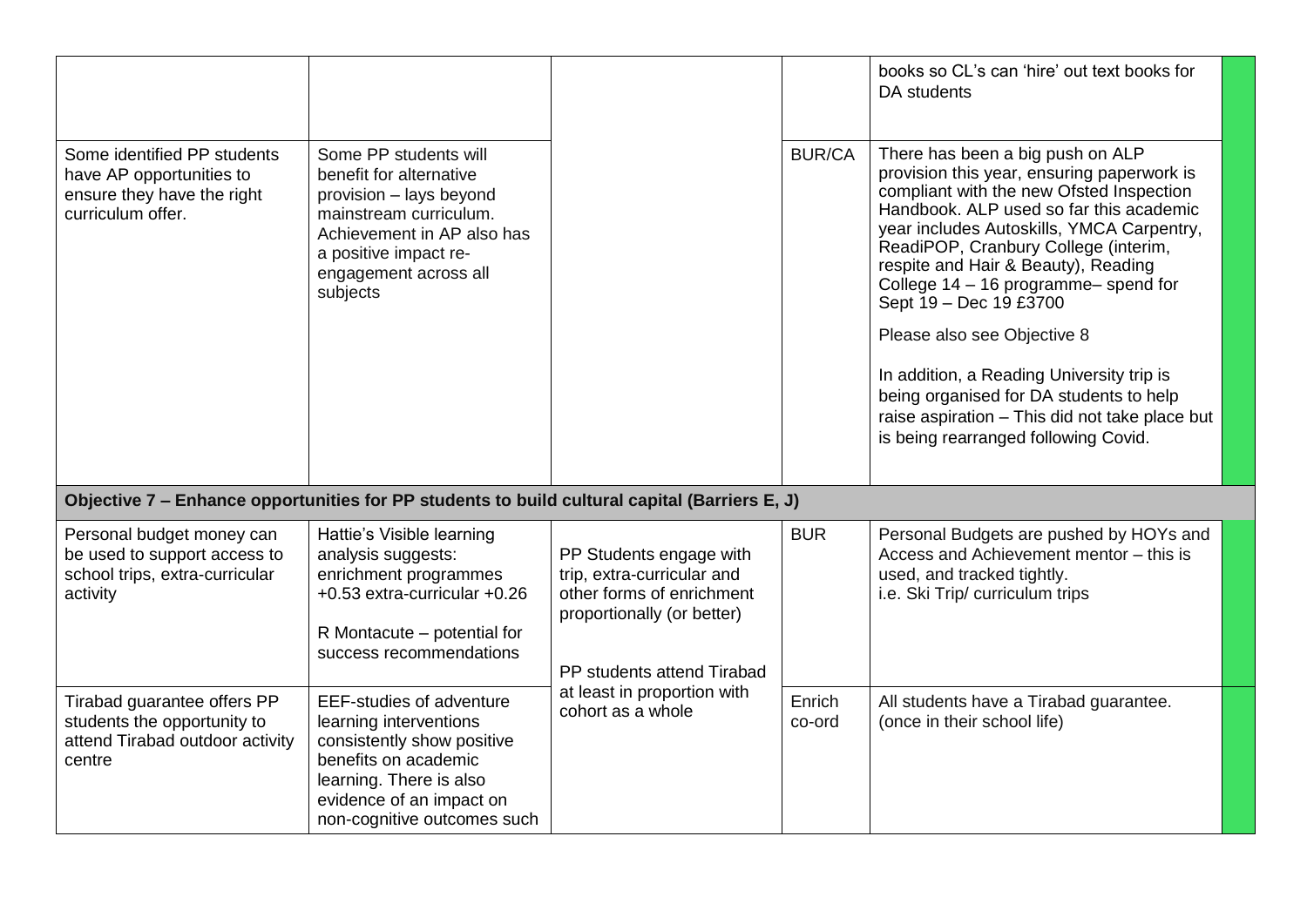|                                                                                                                                                                                                                                                                      | as self-confidence (+4<br>months)                                                                                                                             |                                                                                                                       |        |                                                                                                                                                                                                                                                                                                                                                                                                                                                                                                   |  |
|----------------------------------------------------------------------------------------------------------------------------------------------------------------------------------------------------------------------------------------------------------------------|---------------------------------------------------------------------------------------------------------------------------------------------------------------|-----------------------------------------------------------------------------------------------------------------------|--------|---------------------------------------------------------------------------------------------------------------------------------------------------------------------------------------------------------------------------------------------------------------------------------------------------------------------------------------------------------------------------------------------------------------------------------------------------------------------------------------------------|--|
| Objective 8 – Improve our support students with more challenging behaviour (Barriers D, H, I)                                                                                                                                                                        |                                                                                                                                                               |                                                                                                                       |        |                                                                                                                                                                                                                                                                                                                                                                                                                                                                                                   |  |
| Timely and effective intervention<br>from inclusion mentors and<br>pastoral team where PP<br>student's conduct deteriorates in<br>order to identify appropriate<br>support.                                                                                          | EEF identify impact of<br>behaviour intervention (+3<br>months)<br>https://www.phf.org.uk/wp-<br>content/uploads/2014/10/ther<br>aputicearlyinterventions.pdf | Exclusion rate for PP overall<br>reduces cf 2018/19<br>Gap between PP rate of<br>exclusion and non-PP rate<br>reduces | HD/BUR | Significant intervention is available in<br>school, including ELSA sessions,<br>mentoring, staff mentoring, designated<br>LAC TA, and newly appointed LAC<br>Champion. A large number of students<br>receive 1:1 mentoring via the above.<br>External interventions this year so far                                                                                                                                                                                                              |  |
| Continue to develop<br>"Therapeutic thinking schools"<br>approach. Whole staff training<br>and consideration of wider<br>context of presenting<br>behaviours and therapeutic<br>responses. Also developing<br>support and response systems<br>(e.g. supported study) |                                                                                                                                                               |                                                                                                                       |        | include Reading Football Club, Berkshire<br>Youth (Free youth service provided<br>through funding from TVP), Thalia School<br>Counsellor, Cindy Aziz counselling, and<br>external counselling from Tex (church) and<br>an Art Therapist. Sweetscience has not<br>taken place this year due to reliability<br>concerns. Reading Rockets is also being<br>looked into, as is support from Reading<br>University                                                                                     |  |
| Commission appropriate<br>external support to provide<br>those PP students with the most                                                                                                                                                                             |                                                                                                                                                               |                                                                                                                       |        | Therapeutic Thinking work continues, and<br>BUR has recently delivered trust wide<br>training in this regard.                                                                                                                                                                                                                                                                                                                                                                                     |  |
| complex behaviour, appropriate<br>support to enable them to<br>access learning and achieve                                                                                                                                                                           |                                                                                                                                                               |                                                                                                                       |        | New CLA Champion appointed following<br>promotion of previous CLA Champion.<br>Has already started to develop this and is<br>doing more advocacy and morning work<br>with these students. Designated LAC TA<br>helps support these students, and<br>priorities them. Strong working relationship<br>with the VS. Training is in place for new<br>LAC champion, and a 'aspiration' building<br>trip to Reading University is in the process<br>of being developed for both LAC and DA<br>students. |  |
|                                                                                                                                                                                                                                                                      |                                                                                                                                                               |                                                                                                                       |        | Staff training has taken place on raising<br>awareness of LAC students, and 'laser<br>sharp' briefings have also highlighted                                                                                                                                                                                                                                                                                                                                                                      |  |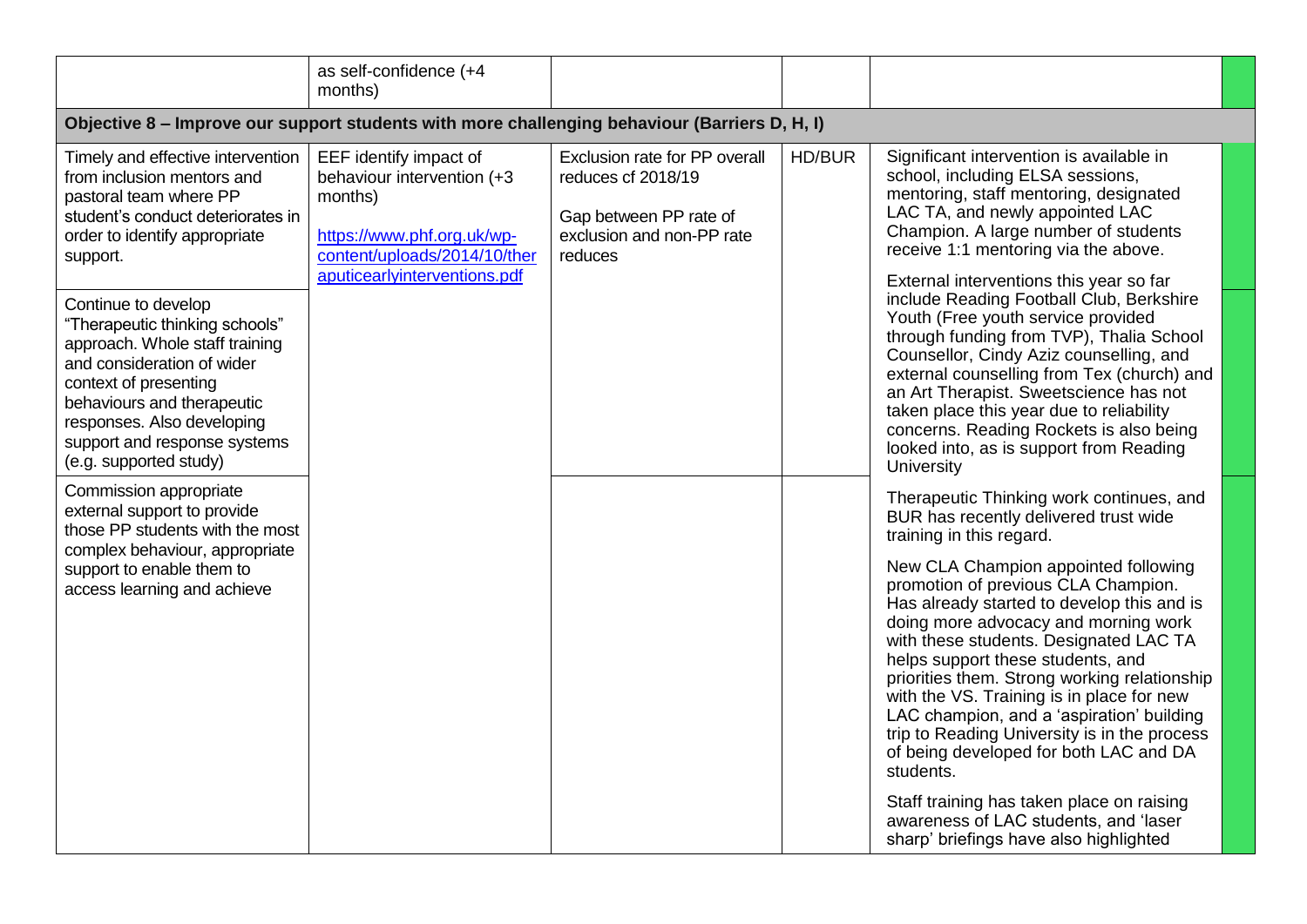|                                                                                                          |                                                                                                                                                           |                                                                                                           |            | specific pupils and strategies, alongside<br>collective LAC information sharing. Many<br>have also been given the opportunity to<br>attend ACE's training at the Trust<br>conference day. |  |  |  |  |  |  |  |
|----------------------------------------------------------------------------------------------------------|-----------------------------------------------------------------------------------------------------------------------------------------------------------|-----------------------------------------------------------------------------------------------------------|------------|-------------------------------------------------------------------------------------------------------------------------------------------------------------------------------------------|--|--|--|--|--|--|--|
|                                                                                                          | Objective 9-make wraparound provision to support access, attendance and achievement (Barriers E, K, L)                                                    |                                                                                                           |            |                                                                                                                                                                                           |  |  |  |  |  |  |  |
| Afterschool Homework club is<br>resourced five day a week for<br>1 hour                                  | Homework can be difficult for<br>some PP students to<br>complete (lack of space or<br>facilities). Additionally,<br>Homework club offers<br>support       | High proportion of<br>attendance/usage from<br>students who are PP<br>(attendance lists)                  | <b>BUR</b> | Homework Club continues to be a popular<br>after school activity and is run and attended<br>by sixth formers from MES (in addition to<br>TA <sub>s</sub> )                                |  |  |  |  |  |  |  |
| Breakfast club is provided.<br>(termly fee can be funded from<br>personal budgets)                       | To avoid some students<br>starting the day hungry $-$ has<br>had a positive impact on<br>learning and behaviour for<br>those attending (PP majority)      |                                                                                                           |            | Breakfast Club continues to be popular with<br>mostly DA students. Books and magazines<br>are available for the students to borrow.                                                       |  |  |  |  |  |  |  |
|                                                                                                          |                                                                                                                                                           |                                                                                                           |            | Objective 10 To cater for the emotional wider needs of PP students, so that they are able to fully engage with their education (Barriers D,E,H,L)                                         |  |  |  |  |  |  |  |
| Timely and effective<br>intervention from Inclusion<br>team (including ELSA)                             | EEF identify impact of social<br>and emotional learning (+4<br>months)                                                                                    | Mentoring records evidence<br>PP student engagement<br>Referral records evidence<br>PP student engagement | <b>BUR</b> | As stated in objective 8                                                                                                                                                                  |  |  |  |  |  |  |  |
| MHFA support offered to PP<br>students and further<br>signposting for mental health<br>support services. | Higher prevalence of MH<br>issues within disadvantaged<br>families<br>https://www.mentalhealth.org.uk/stat<br>istics/mental-health-statistics-<br>poverty |                                                                                                           |            | Signposting in the process of being created<br>for parents, students to be added to the<br>school website and behind toilet doors.<br>Sharing of key resources for all pastoral<br>staff. |  |  |  |  |  |  |  |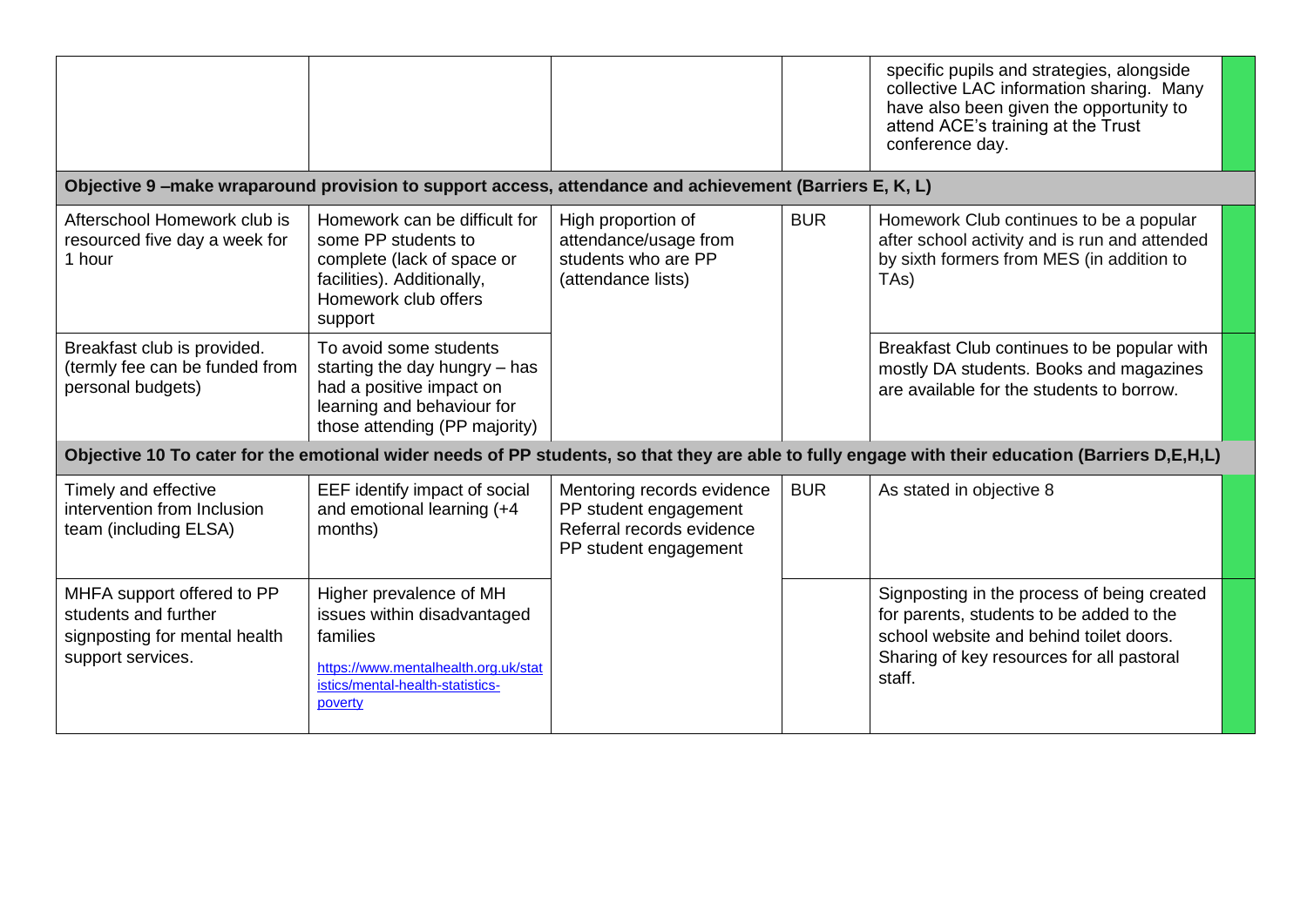Final results data for KS2/GCSE comparing DA with non-DA.

All data used is from August 2020.

### **Year 11 Data**

# **GCSE Results Data – Comparison Headline Measures**

|              |               | Gr4+ Eng         |               | Gr5+ Eng         |        | Gr4+Ma           |        | Gr4+ Eng&Ma<br>Gr5+ Ma |        |                  | Gr5+ Eng&Ma |                  | x2 Gr5+ Science |                  | Gr5+ MFL |                  |
|--------------|---------------|------------------|---------------|------------------|--------|------------------|--------|------------------------|--------|------------------|-------------|------------------|-----------------|------------------|----------|------------------|
|              | <b>Result</b> | DCP <sub>3</sub> | <b>Result</b> | DCP <sub>3</sub> | Result | DCP <sub>3</sub> | Result | DCP <sub>3</sub>       | Result | DCP <sub>3</sub> | Result      | DCP <sub>3</sub> | Result          | DCP <sub>3</sub> | Result   | DCP <sub>3</sub> |
| All          | 82%           | 76%              | 63%           | 59%              | 89%    | 81%              | 71%    | 69%                    | 80%    | 72%              | 59%         | 56%              | 63%             | 66%              | 58%      | 53%              |
| Male         | 74%           | 64%              | 51%           | 51%              | 86%    | 75%              | 68%    | 66%                    | 70%    | 59%              | 49%         | 49%              | 59%             | 59%              | 52%      | 46%              |
| Female       | 90%           | 88%              | 75%           | 68%              | 91%    | 87%              | 74%    | 73%                    | 89%    | 84%              | 69%         | 63%              | 66%             | 73%              | 64%      | 59%              |
| Gap          | 16%           | 23%              | 25%           | 17%              | 5%     | 12%              | 6%     | 8%                     | 19%    | 26%              | 19%         | 14%              | 7%              | 15%              | 12%      | 13%              |
| <b>DA</b>    | 64%           | 61%              | 49%           | 43%              | 80%    | 63%              | 53%    | 50%                    | 64%    | 54%              | 49%         | 41%              | 51%             | 48%              | 50%      | 42%              |
| Not DA       | 88%           | 82%              | 68%           | 65%              | 92%    | 87%              | 77%    | 76%                    | 85%    | 78%              | 63%         | 62%              | 66%             | 73%              | 61%      | 56%              |
| Gap          | 23%           | 21%              | 19%           | 21%              | 12%    | 24%              | 24%    | 26%                    | 20%    | 24%              | 14%         | 21%              | 15%             | 25%              | 11%      | 15%              |
| <b>FSM</b>   | 65%           | 61%              | 48%           | 44%              | 80%    | 61%              | 50%    | 46%                    | 65%    | 54%              | 48%         | 41%              | 50%             | 49%              | 45%      | 41%              |
| LAP          | 26%           | 11%              | 11%           | 5%               | 42%    | 16%              | 5%     | 5%                     | 16%    | 11%              | 5%          | 5%               | 18%             | 11%              | 100%     | 100%             |
| <b>MAP</b>   | 83%           | 82%              | 51%           | 48%              | 89%    | 78%              | 64%    | 62%                    | 81%    | 71%              | 46%         | 42%              | 44%             | 54%              | 33%      | 29%              |
| <b>HAP</b>   | 96%           | 96%              | 90%           | 91%              | 100%   | 100%             | 99%    | 99%                    | 96%    | 96%              | 90%         | 91%              | 93%             | 97%              | 77%      | 72%              |
| EAL          | 83%           | 77%              | 68%           | 63%              | 90%    | 85%              | 76%    | 74%                    | 81%    | 74%              | 65%         | 60%              | 65%             | 68%              | 60%      | 59%              |
| <b>SEN E</b> | 50%           | 50%              | 0%            | 0%               | 50%    | 50%              | 50%    | 50%                    | 50%    | 50%              | 0%          | 0%               | 50%             | 0%               |          |                  |
| <b>SENK</b>  | 65%           | 63%              | 40%           | 37%              | 65%    | 53%              | 35%    | 32%                    | 55%    | 47%              | 30%         | 26%              | 33%             | 42%              | 0%       | 0%               |
| No SEN       | 84%           | 78%              | 67%           | 63%              | 92%    | 85%              | 76%    | 74%                    | 83%    | 75%              | 64%         | 61%              | 66%             | 70%              | 63%      | 57%              |

# Attainment PG

|              | Cohort | KS <sub>2</sub><br><b>APS</b> | $Gr4+$<br>Eng | $Gr5+$<br>Eng | $Gr4+$<br>Ma | $Gr5+$<br>Ma | $Gr4+$<br>Eng&Ma | $Gr5+$<br>Eng&Ma | x2 Gr5+<br>Science | $Gr5+$<br><b>MFL</b> | $Gr5+$<br><b>Hums</b> | Ebacc | Entered<br>Ebacc |
|--------------|--------|-------------------------------|---------------|---------------|--------------|--------------|------------------|------------------|--------------------|----------------------|-----------------------|-------|------------------|
| All          | 100%   | 28.33                         | 82%           | 63%           | 89%          | 71%          | 80%              | 59%              | 63%                | 58%                  | 68%                   | 35%   | 66%              |
| Male         | 49%    | 28.42                         | 74%           | 51%           | 86%          | 68%          | 70%              | 49%              | 59%                | 52%                  | 61%                   | 28%   | 60%              |
| Female       | 51%    | 28.25                         | 90%           | 75%           | 91%          | 74%          | 89%              | 69%              | 66%                | 64%                  | 75%                   | 42%   | 73%              |
| Gap          | 1%     | 0.17                          | 16%           | 25%           | 5%           | 6%           | 19%              | 19%              | 7%                 | 12%                  | 14%                   | 14%   | 13%              |
| DA           | 26%    | 27.24                         | 64%           | 49%           | 80%          | 53%          | 64%              | 49%              | 51%                | 50%                  | 63%                   | 27%   | 53%              |
| Not DA       | 74%    | 28.76                         | 88%           | 68%           | 92%          | 77%          | 85%              | 63%              | 66%                | 61%                  | 70%                   | 37%   | 71%              |
| Gap          | 49%    | 1.52                          | 23%           | 19%           | 12%          | 24%          | 20%              | 14%              | 15%                | 11%                  | 6%                    | 11%   | 18%              |
| <b>FSM</b>   | 23%    | 26.93                         | 65%           | 48%           | 80%          | 50%          | 65%              | 48%              | 50%                | 45%                  | 64%                   | 25%   | 55%              |
| <b>LAP</b>   | 11%    | 19.13                         | 26%           | 11%           | 42%          | 5%           | 16%              | 5%               | 18%                | 100%                 | 18%                   | 0%    | 5%               |
| <b>MAP</b>   | 41%    | 27.35                         | 83%           | 51%           | 89%          | 64%          | 81%              | 46%              | 44%                | 33%                  | 52%                   | 14%   | 58%              |
| <b>HAP</b>   | 40%    | 31.84                         | 96%           | 90%           | 100%         | 99%          | 96%              | 90%              | 93%                | 77%                  | 93%                   | 69%   | 93%              |
| EAL          | 64%    | 28.23                         | 83%           | 68%           | 90%          | 76%          | 81%              | 65%              | 65%                | 60%                  | 68%                   | 38%   | 69%              |
| <b>SEN E</b> | 1%     | 0.00                          | 50%           | 0%            | 50%          | 50%          | 50%              | 0%               | 50%                |                      | 0%                    | 0%    | 0%               |
| <b>SENK</b>  | 11%    | 26.25                         | 65%           | 40%           | 65%          | 35%          | 55%              | 30%              | 33%                | 0%                   | 53%                   | 0%    | 40%              |
| No SEN       | 88%    | 28.73                         | 84%           | 67%           | 92%          | 76%          | 83%              | 64%              | 66%                | 63%                  | 70%                   | 40%   | 71%              |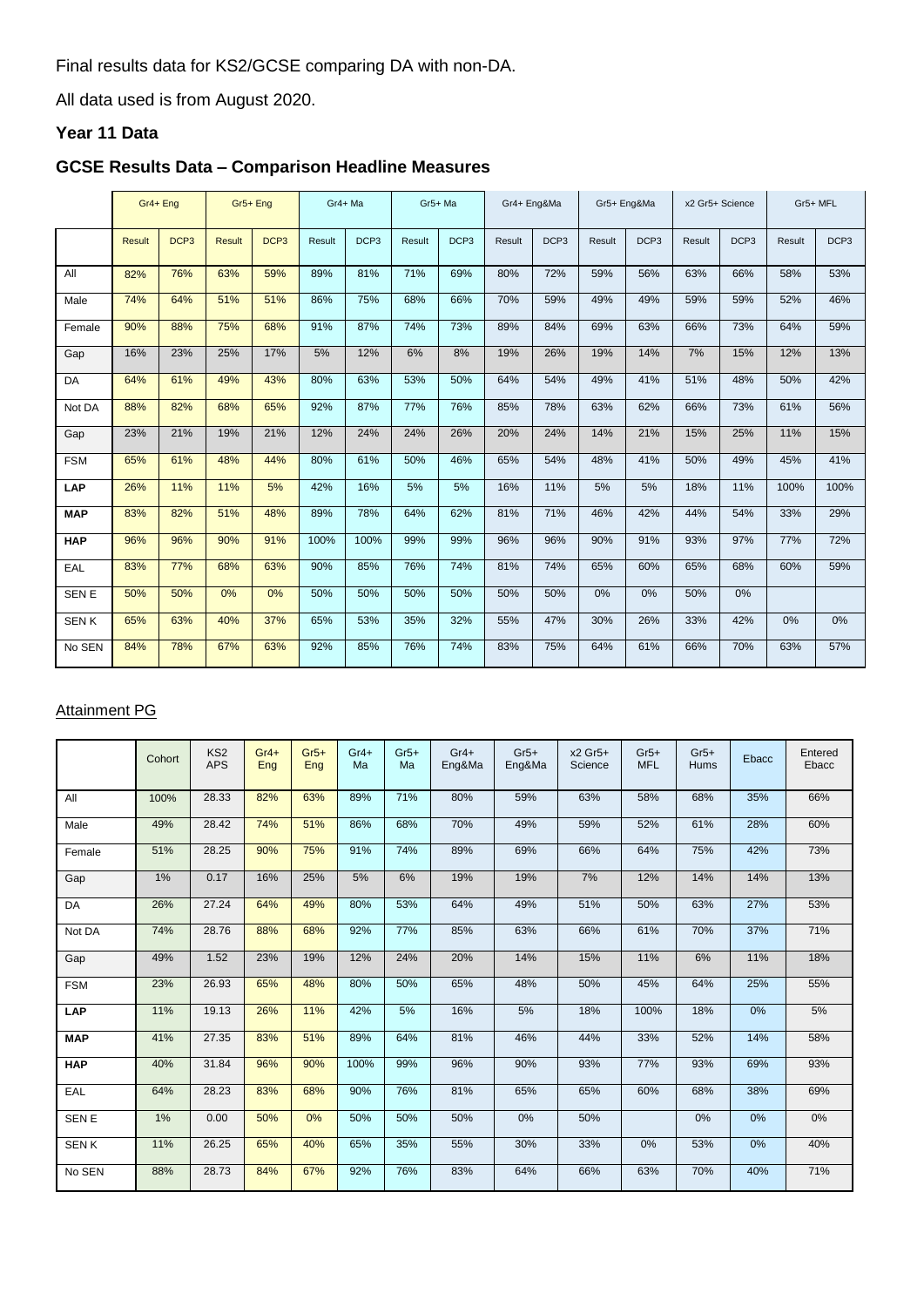#### Value Added-Progress Indicators

| Value Added<br>Indicators | Best 8 | Eng     | Ma   | Ebacc | Open | Sci  | Hums | <b>MFL</b> | Av<br>Ebacc |
|---------------------------|--------|---------|------|-------|------|------|------|------------|-------------|
| All                       | 0.95   | 0.32    | 1.18 | 1.24  | 0.93 | 1.57 | 1.19 | 0.63       | 5.17        |
| Male                      | 0.60   | $-0.13$ | 1.04 | 0.97  | 0.42 | 1.33 | 0.88 | 0.15       | 4.88        |
| Female                    | 1.32   | 0.81    | 1.32 | 1.52  | 1.46 | 1.82 | 1.52 | 1.04       | 5.45        |
| Gap                       | 0.72   | 0.93    | 0.27 | 0.56  | 1.04 | 0.49 | 0.63 | 0.89       | 0.57        |
| DA                        | 0.46   | $-0.24$ | 0.91 | 0.75  | 0.34 | 1.16 | 0.67 | $-0.13$    | 4.33        |
| Not DA                    | 1.14   | 0.54    | 1.28 | 1.43  | 1.15 | 1.72 | 1.38 | 0.85       | 5.45        |
| Gap                       | 0.67   | 0.79    | 0.37 | 0.67  | 0.81 | 0.56 | 0.71 | 0.98       | 1.13        |
| <b>FSM</b>                | 0.54   | $-0.12$ | 0.91 | 0.80  | 0.45 | 1.18 | 0.83 | $-0.19$    | 4.31        |
| <b>LAP</b>                | 0.48   | 0.13    | 0.84 | 0.63  | 0.33 | 1.15 | 0.92 | 1.69       | 2.22        |
| <b>MAP</b>                | 0.86   | 0.12    | 1.24 | 1.21  | 0.77 | 1.27 | 1.11 | 0.02       | 4.34        |
| <b>HAP</b>                | 1.16   | 0.59    | 1.20 | 1.43  | 1.25 | 1.98 | 1.31 | 1.01       | 6.83        |
| EAL                       | 1.15   | 0.52    | 1.36 | 1.39  | 1.17 | 1.69 | 1.32 | 0.87       | 5.38        |
| SEN E                     | 0.17   | $-0.52$ | 0.87 | 0.56  | 0.00 | 0.00 | 0.00 |            | 2.25        |
| <b>SENK</b>               | 0.11   | $-0.29$ | 0.16 | 0.38  | 0.07 | 0.88 | 1.00 | $-0.97$    | 3.42        |
| No SEN                    | 1.07   | 0.42    | 1.32 | 1.36  | 1.06 | 1.66 | 1.22 | 0.76       | 5.43        |

- Majority of results are above national averages in the headlines
- Most subjects have exceeded their targets for 9-4.
- Disadvantaged gaps in Humanities is low
- Over half of catch up students achieved 4+ in maths and nearly half in English
- Gap between disadvantaged and non-disadvantaged across the board in both headlines and progress indicators

# **Years 7 – 10**

#### **Foundation**

- **Year 7 55 DA students**
- **Year 8 56 DA students**

### **Key Stage 4**

- **Year 9 – 52 DA students**
- **Year 10 – 47 DA student**
- **Year 11 – 47 DA students**

### **Context – Key Stage 4**

|            | Year <sub>9</sub> |     | Year 10 |     | Year 11 |     |  |
|------------|-------------------|-----|---------|-----|---------|-----|--|
| <b>ALL</b> |                   | 180 |         | 174 |         | 179 |  |
| м          | 54%               | 98  | 53%     | 93  | 50%     | 89  |  |
| F          | 46%               | 82  | 47%     | 81  | 50%     | 90  |  |
| DA         | 29%               | 52  | 27%     | 47  | 26%     | 47  |  |
| <b>FSM</b> | 14%               | 26  | 18%     | 31  | 13%     | 24  |  |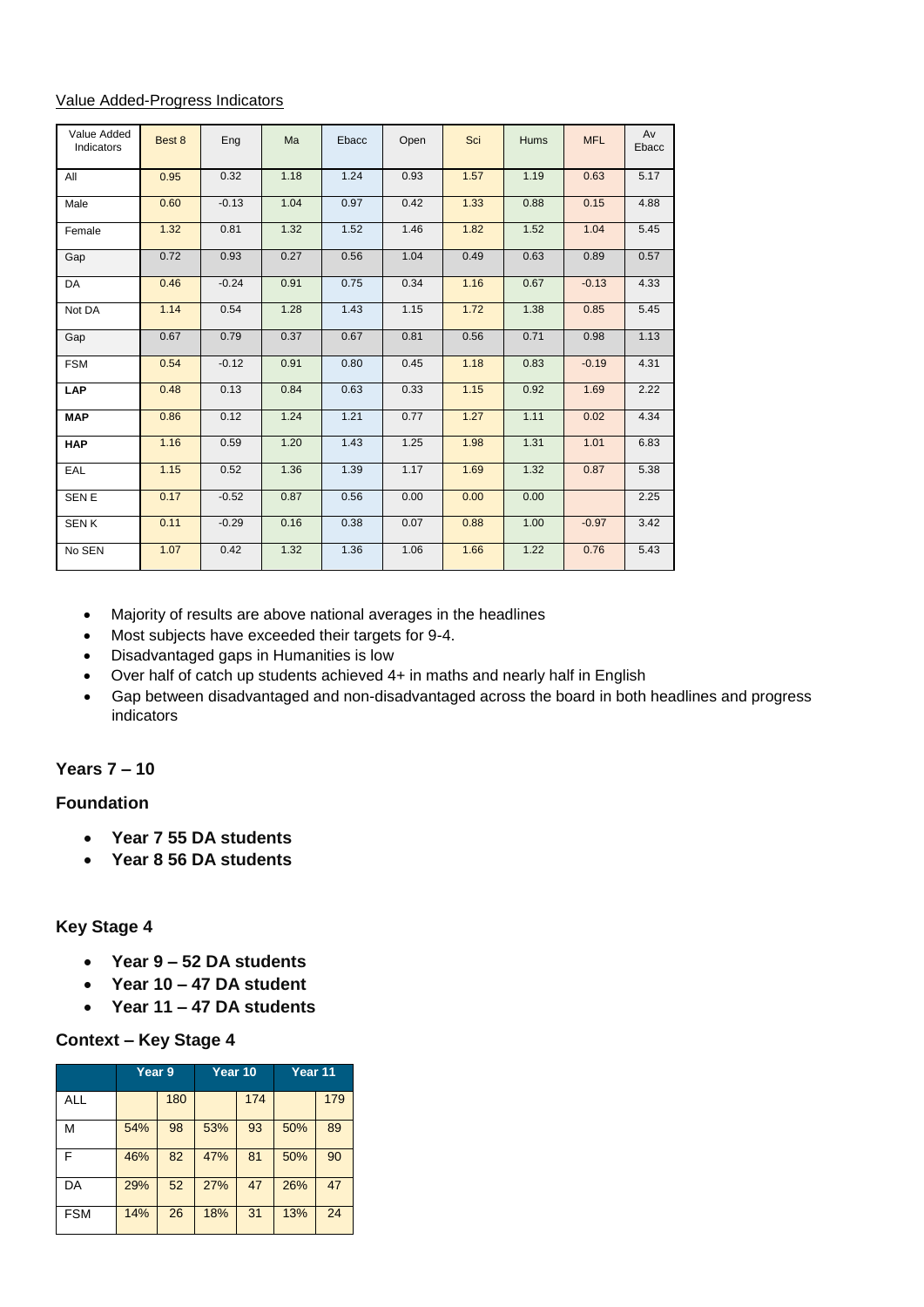| Medical           | 13% | 23       | 10% | 18             | 9%  | 17            |
|-------------------|-----|----------|-----|----------------|-----|---------------|
| Service           | 0%  | $\Omega$ | 1%  |                | 1%  |               |
| LAC               | 1%  |          | 2%  | $\overline{4}$ | 0%  | $\Omega$      |
| EAL               | 65% | 117      | 68% | 119            | 64% | 115           |
| <b>SENE</b>       | 1%  | 2        | 0%  | $\overline{0}$ | 1%  | $\mathcal{P}$ |
| <b>SEN</b><br>(K) | 10% | 18       | 16% | 28             | 11% | 20            |

## Comparison Headline Measures

|             |                  | Gr4+ Eng |                  | Gr <sub>5+</sub> Eng | Gr4+ Ma          |                  |                  | Gr5+ Ma |                  | Gr4+ Eng&Ma | Gr5+ Eng&Ma      |                  |                  | x2 Gr5+<br>Science |                  | Gr5+ MFL         |
|-------------|------------------|----------|------------------|----------------------|------------------|------------------|------------------|---------|------------------|-------------|------------------|------------------|------------------|--------------------|------------------|------------------|
|             | DCP <sub>2</sub> | DCP1     | DCP <sub>2</sub> | DCP1                 | DCP <sub>2</sub> | DCP <sub>1</sub> | DCP <sub>2</sub> | DCP1    | DCP <sub>2</sub> | DCP1        | DCP <sub>2</sub> | DCP <sub>1</sub> | DCP <sub>2</sub> | DCP1               | DCP <sub>2</sub> | DCP <sub>1</sub> |
| All         | 85%              | 84%      | 64%              | 66%                  | 85%              | 96%              | 69%              | 74%     | 80%              | 82%         | 58%              | 61%              | 62%              | 60%                | 54%              | 83%              |
| Male        | 81%              | 77%      | 53%              | 57%                  | 82%              | 97%              | 66%              | 71%     | 75%              | 77%         | 51%              | 53%              | 61%              | 56%                | 48%              | 80%              |
| Female      | 89%              | 91%      | 77%              | 77%                  | 88%              | 95%              | 73%              | 78%     | 85%              | 88%         | 67%              | 70%              | 64%              | 65%                | 60%              | 86%              |
| Gap         | 8%               | 14%      | 24%              | 20%                  | 6%               | 2%               | 7%               | 7%      | 11%              | 10%         | 17%              | 18%              | 3%               | 9%                 | 12%              | 6%               |
| DA          | 83%              | 77%      | 53%              | 53%                  | 74%              | 94%              | 60%              | 62%     | 70%              | 72%         | 49%              | 51%              | 55%              | 51%                | 52%              | 84%              |
| Not DA      | 85%              | 87%      | 68%              | 71%                  | 88%              | 97%              | 73%              | 79%     | 83%              | 86%         | 62%              | 65%              | 65%              | 64%                | 55%              | 83%              |
| Gap         | 2%               | 10%      | 15%              | 18%                  | 14%              | 3%               | 14%              | 17%     | 13%              | 13%         | 13%              | 14%              | 10%              | 13%                | 3%               | 1%               |
| <b>FSM</b>  | 87%              | 82%      | 55%              | 56%                  | 71%              | 95%              | 55%              | 59%     | 71%              | 77%         | 50%              | 54%              | 53%              | 54%                | 50%              | 86%              |
| <b>LAP</b>  | 73%              | 70%      | 36%              | 39%                  | 71%              | 93%              | 43%              | 51%     | 61%              | 67%         | 29%              | 32%              | 32%              | 27%                | 20%              | 56%              |
| <b>MAP</b>  | 97%              | 95%      | 78%              | 76%                  | 95%              | 100%             | 78%              | 83%     | 95%              | 95%         | 69%              | 69%              | 75%              | 72%                | 50%              | 91%              |
| <b>HAP</b>  | 100%             | 100%     | 95%              | 97%                  | 100%             | 100%             | 100%             | 100%    | 100%             | 100%        | 95%              | 97%              | 95%              | 95%                | 78%              | 95%              |
| EAL         | 85%              | 84%      | 66%              | 68%                  | 86%              | 97%              | 75%              | 78%     | 81%              | 83%         | 62%              | 63%              | 64%              | 63%                | 51%              | 79%              |
| SEN E       |                  |          |                  |                      |                  |                  |                  |         |                  |             |                  |                  |                  |                    |                  |                  |
| <b>SENK</b> | 64%              | 61%      | 32%              | 32%                  | 54%              | 89%              | 29%              | 32%     | 46%              | 57%         | 21%              | 25%              | 29%              | 29%                | 29%              | 43%              |
| No SEN      | 89%              | 88%      | 70%              | 73%                  | 91%              | 97%              | 77%              | 82%     | 86%              | 87%         | 65%              | 68%              | 69%              | 67%                | 56%              | 86%              |

#### Attainment

|            | Cohort | KS <sub>2</sub><br><b>APS</b> | $Gr4+$<br>Eng | $Gr5+$<br>Eng | $Gr4+$<br>Ma | $Gr5+$<br>Ma | $Gr4+$<br>Eng&Ma | $Gr5+$<br>Eng&Ma | $x2$ Gr <sub>5+</sub><br>Science | $Gr5+$<br><b>MFL</b> | $Gr5+$<br>Hums | Ebacc | Entered<br>Ebacc |
|------------|--------|-------------------------------|---------------|---------------|--------------|--------------|------------------|------------------|----------------------------------|----------------------|----------------|-------|------------------|
| All        | 100%   | 26.89                         | 85%           | 64%           | 85%          | 69%          | 80%              | 58%              | 62%                              | 54%                  | 68%            | 28%   | 52%              |
| Male       | 54%    | 26.72                         | 81%           | 53%           | 82%          | 66%          | 75%              | 51%              | 61%                              | 48%                  | 66%            | 21%   | 45%              |
| Female     | 46%    | 27.07                         | 89%           | 77%           | 88%          | 73%          | 85%              | 67%              | 64%                              | 60%                  | 71%            | 37%   | 60%              |
| Gap        | 7%     | 0.35                          | 8%            | 24%           | 6%           | 7%           | 11%              | 17%              | 3%                               | 12%                  | 5%             | 16%   | 14%              |
| DA         | 27%    | 25.97                         | 83%           | 53%           | 74%          | 60%          | 70%              | 49%              | 55%                              | 52%                  | 60%            | 28%   | 53%              |
| Not DA     | 73%    | 27.26                         | 85%           | 68%           | 88%          | 73%          | 83%              | 62%              | 65%                              | 55%                  | 72%            | 28%   | 52%              |
| Gap        | 47%    | 1.29                          | 2%            | 15%           | 14%          | 14%          |                  | 13%              | 10%                              | 3%                   | 12%            | 1%    | 2%               |
| <b>FSM</b> | 21%    | 26.23                         | 87%           | 55%           | 71%          | 55%          | 71%              | 50%              | 53%                              | 50%                  | 57%            | 26%   | 53%              |
| <b>LAP</b> | 32%    | 21.32                         | 73%           | 36%           | 71%          | 43%          | 61%              | 29%              | 32%                              | 20%                  | 37%            | 4%    | 27%              |
| <b>MAP</b> | 33%    | 28.26                         | 97%           | 78%           | 95%          | 78%          | 95%              | 69%              | 75%                              | 50%                  | 78%            | 27%   | 58%              |
| <b>HAP</b> | 22%    | 32.80                         | 100%          | 95%           | 100%         | 100%         | 100%             | 95%              | 95%                              | 78%                  | 97%            | 74%   | 95%              |
| EAL        | 69%    | 26.92                         | 85%           | 66%           | 86%          | 75%          | 81%              | 62%              | 64%                              | 51%                  | 73%            | 27%   | 53%              |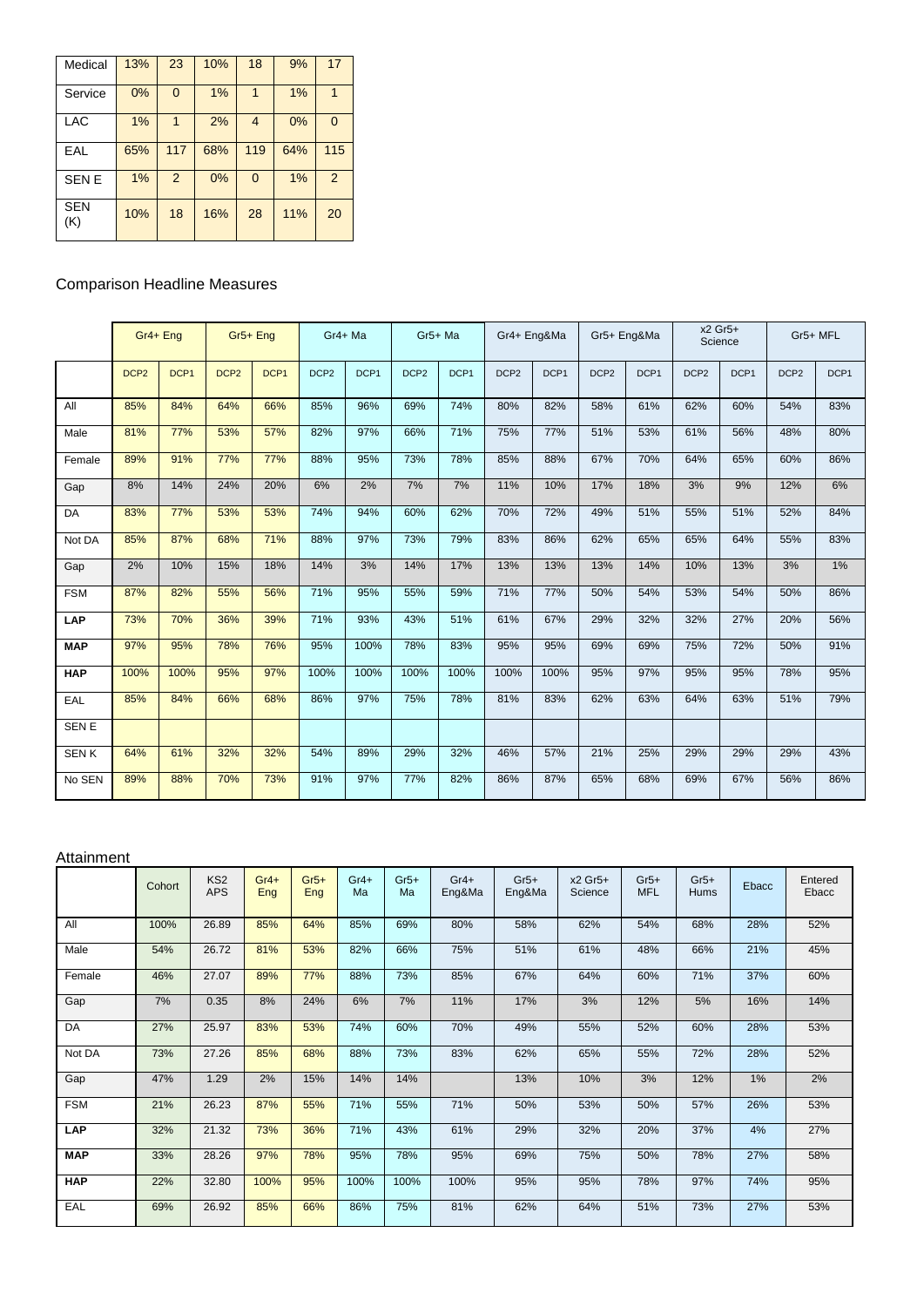| <b>SENE</b> | 0%  |       |     |     |     |     |     |     |     |     |     |     |     |
|-------------|-----|-------|-----|-----|-----|-----|-----|-----|-----|-----|-----|-----|-----|
| <b>SENK</b> | 16% | 21.75 | 64% | 32% | 54% | 29% | 46% | 21% | 29% | 29% | 39% | 7%  | 25% |
| No SEN      | 84% | 27.98 | 89% | 70% | 91% | 77% | 86% | 65% | 69% | 56% | 73% | 32% | 57% |

### Value Added-Progress Indicators

|             | Best 8 | Eng  | Ma   | Ebacc | Open | Sci  | <b>Hums</b> | <b>MFL</b> | Av<br>Ebacc |
|-------------|--------|------|------|-------|------|------|-------------|------------|-------------|
| All         | 1.47   | 0.85 | 1.90 | 1.49  | 1.63 | 1.44 | 1.93        | 0.68       | 4.86        |
| Male        | 1.29   | 0.57 | 1.93 | 1.41  | 1.27 | 1.40 | 1.73        | 0.49       | 4.55        |
| Female      | 1.67   | 1.15 | 1.86 | 1.57  | 2.03 | 1.48 | 2.15        | 0.83       | 5.23        |
| Gap         | 0.39   | 0.58 | 0.08 | 0.17  | 0.76 | 0.08 | 0.42        | 0.34       | 0.67        |
| DA          | 1.11   | 0.61 | 1.58 | 1.01  | 1.34 | 0.92 | 1.45        | 0.42       | 4.47        |
| Not DA      | 1.62   | 0.95 | 2.02 | 1.68  | 1.75 | 1.65 | 2.12        | 0.78       | 5.01        |
| Gap         | 0.51   | 0.34 | 0.45 | 0.67  | 0.42 | 0.73 | 0.67        | 0.35       | 0.53        |
| <b>FSM</b>  | 1.03   | 0.58 | 1.41 | 0.88  | 1.28 | 0.82 | 1.29        | 0.14       | 4.47        |
| <b>LAP</b>  | 1.61   | 1.01 | 2.36 | 1.58  | 1.69 | 1.48 | 1.68        | 0.38       | 3.47        |
| <b>MAP</b>  | 1.65   | 0.89 | 1.91 | 1.84  | 1.78 | 1.66 | 2.34        | 1.10       | 5.22        |
| <b>HAP</b>  | 1.00   | 0.55 | 1.24 | 0.82  | 1.32 | 1.06 | 1.64        | 0.41       | 7.02        |
| EAL         | 1.65   | 0.96 | 2.14 | 1.70  | 1.77 | 1.67 | 2.18        | 0.78       | 4.97        |
| <b>SENE</b> |        |      |      |       |      |      |             |            |             |
| <b>SENK</b> | 1.11   | 0.81 | 1.54 | 0.87  | 1.52 | 0.79 | 1.25        | $-0.59$    | 3.28        |
| No SEN      | 1.55   | 0.86 | 1.96 | 1.62  | 1.66 | 1.58 | 2.05        | 0.77       | 5.16        |

• Predictions in DCP2 show similar results to those in 2020 results across the headline measures apart from Maths that is slightly down.

- The gap has been narrowed between DA and Not DA in those achieving the Ebacc
- Over 50% currently exceeding their flight paths in core subjects from those eligible for catch up
- Progress indicator for MFL shows a smaller gap between DA and Not DA than in 2020 results
- Progress indicators show the gap has widened between DA and not DA in Maths and science compared to 2020 results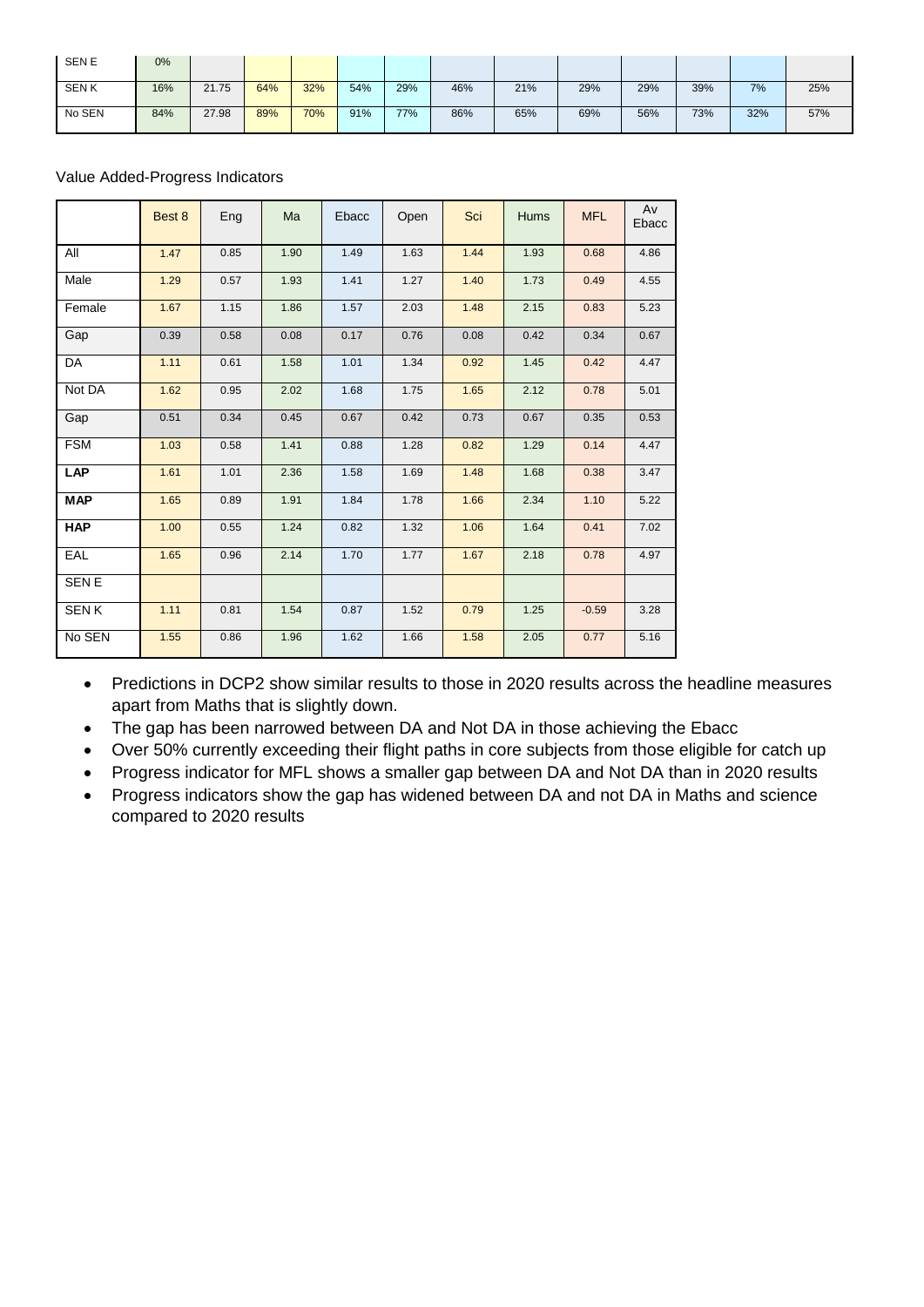### **Year 9**

|              | Gr4+ Eng         |                  | Gr <sub>5+</sub> Eng |                  | Gr4+ Ma          |                  | Gr5+ Ma          |                  |                  | Gr4+ Eng&Ma      | Gr5+ Eng&Ma      |                  |                  | x2 Gr5+<br>Science | Gr5+ MFL         |                  |
|--------------|------------------|------------------|----------------------|------------------|------------------|------------------|------------------|------------------|------------------|------------------|------------------|------------------|------------------|--------------------|------------------|------------------|
|              | DCP <sub>2</sub> | DCP <sub>1</sub> | DCP <sub>2</sub>     | DCP <sub>1</sub> | DCP <sub>2</sub> | DCP <sub>1</sub> | DCP <sub>2</sub> | DCP <sub>1</sub> | DCP <sub>2</sub> | DCP <sub>1</sub> | DCP <sub>2</sub> | DCP <sub>1</sub> | DCP <sub>2</sub> | DCP <sub>1</sub>   | DCP <sub>2</sub> | DCP <sub>1</sub> |
| All          | 86%              | 87%              | 69%                  | 72%              | 96%              | 98%              | 87%              | 89%              | 85%              | 86%              | 66%              | 69%              | 75%              | 77%                | 83%              | 94%              |
| Male         | 80%              | 82%              | 60%                  | 63%              | 94%              | 98%              | 84%              | 90%              | 79%              | 82%              | 57%              | 62%              | 75%              | 75%                | 88%              | 93%              |
| Female       | 93%              | 93%              | 80%                  | 81%              | 98%              | 98%              | 90%              | 89%              | 93%              | 91%              | 76%              | 78%              | 75%              | 79%                | 78%              | 94%              |
| Gap          | 13%              | 11%              | 20%                  | 18%              | 4%               | 0%               | 6%               | 1%               | 14%              | 10%              | 19%              | 16%              | 0%               | 4%                 | 10%              | 1%               |
| DA           | 86%              | 84%              | 66%                  | 65%              | 100%             | 98%              | 78%              | 82%              | 86%              | 82%              | 60%              | 61%              | 64%              | 73%                | 68%              | 90%              |
| Not DA       | 85%              | 88%              | 70%                  | 74%              | 94%              | 98%              | 90%              | 92%              | 85%              | 88%              | 68%              | 73%              | 79%              | 79%                | 86%              | 95%              |
| Gap          | 1%               | 3%               | 4%                   | 10%              | 6%               | 0%               | 12%              | 10%              | 1%               | 5%               | 8%               | 12%              | 15%              | 6%                 | 18%              | 4%               |
| <b>FSM</b>   | 89%              | 87%              | 68%                  | 67%              | 100%             | 97%              | 76%              | 79%              | 89%              | 85%              | 61%              | 62%              | 61%              | 67%                | 71%              | 88%              |
| LAP          | 76%              |                  | 46%                  |                  | 93%              |                  | 67%              |                  | 74%              |                  | 35%              |                  | 48%              |                    | 51%              |                  |
| <b>MAP</b>   | 92%              |                  | 81%                  |                  | 100%             |                  | 99%              |                  | 92%              |                  | 80%              |                  | 86%              |                    | 96%              |                  |
| <b>HAP</b>   | 97%              |                  | 95%                  |                  | 100%             |                  | 100%             |                  | 97%              |                  | 95%              |                  | 100%             |                    | 100%             |                  |
| EAL          | 86%              | 87%              | 66%                  | 68%              | 96%              | 98%              | 86%              | 89%              | 85%              | 87%              | 61%              | 65%              | 70%              | 72%                | 81%              | 94%              |
| <b>SEN E</b> | 0%               | 0%               | 0%                   | 0%               | 0%               | 0%               | 0%               | 0%               | 0%               | 0%               | 0%               | 0%               | 0%               | 0%                 |                  |                  |
| <b>SENK</b>  | 75%              | 78%              | 50%                  | 56%              | 94%              | 100%             | 75%              | 78%              | 75%              | 78%              | 50%              | 56%              | 63%              | 78%                | 100%             | 100%             |
| No SEN       | 87%              | 88%              | 71%                  | 74%              | 96%              | 98%              | 88%              | 91%              | 87%              | 88%              | 67%              | 71%              | 77%              | 77%                | 82%              | 93%              |

### Comparison Headline Measures

#### Attainment

|             | Cohort | $Gr4+$<br>Eng | $Gr5+$<br>Eng | $Gr4+$<br>Ma | $Gr5+$<br>Ma | $Gr4+$<br>Eng&Ma | $Gr5+$<br>Eng&Ma | $x2$ Gr <sub>5+</sub><br>Science | $Gr5+$<br><b>MFL</b> | $Gr5+$<br><b>Hums</b> | Ebacc | Entered<br>for Ebacc |
|-------------|--------|---------------|---------------|--------------|--------------|------------------|------------------|----------------------------------|----------------------|-----------------------|-------|----------------------|
| All         | 100%   | 86%           | 69%           | 96%          | 87%          | 85%              | 66%              | 75%                              | 83%                  | 82%                   | 37%   | 52%                  |
| Male        | 56%    | 80%           | 60%           | 94%          | 84%          | 79%              | 57%              | 75%                              | 88%                  | 74%                   | 32%   | 42%                  |
| Female      | 44%    | 93%           | 80%           | 98%          | 90%          | 93%              | 76%              | 75%                              | 78%                  | 91%                   | 43%   | 64%                  |
| Gap         | 11%    | 13%           | 20%           | 4%           | 6%           | 14%              | 19%              | 0%                               | 10%                  | 17%                   | 11%   | 22%                  |
| DA          | 28%    | 86%           | 66%           | 100%         | 78%          | 86%              | 60%              | 64%                              | 68%                  | 78%                   | 24%   | 38%                  |
| Not DA      | 72%    | 85%           | 70%           | 94%          | 90%          | 85%              | 68%              | 79%                              | 86%                  | 83%                   | 42%   | 57%                  |
| Gap         | 44%    | 1%            | 4%            | 6%           | 12%          | 1%               | 8%               | 15%                              | 18%                  | 5%                    | 18%   | 19%                  |
| <b>FSM</b>  | 21%    | 89%           | 68%           | 100%         | 76%          | 89%              | 61%              | 61%                              | 71%                  | 76%                   | 24%   | 37%                  |
| LAP         | 26%    | 76%           | 46%           | 93%          | 67%          | 74%              | 35%              | 48%                              | 64%                  | 51%                   | 11%   | 24%                  |
| <b>MAP</b>  | 41%    | 92%           | 81%           | 100%         | 99%          | 92%              | 80%              | 86%                              | 82%                  | 96%                   | 35%   | 51%                  |
| <b>HAP</b>  | 21%    | 97%           | 95%           | 100%         | 100%         | 97%              | 95%              | 100%                             | 94%                  | 100%                  | 84%   | 95%                  |
| EAL         | 66%    | 86%           | 66%           | 96%          | 86%          | 85%              | 61%              | 70%                              | 81%                  | 81%                   | 35%   | 53%                  |
| <b>SENE</b> | 1%     | 0%            | 0%            | 0%           | 0%           | 0%               | 0%               | 0%                               |                      |                       | 0%    | 0%                   |
| <b>SENK</b> | 9%     | 75%           | 50%           | 94%          | 75%          | 75%              | 50%              | 63%                              | 100%                 | 69%                   | 19%   | 19%                  |
| No SEN      | 91%    | 87%           | 71%           | 96%          | 88%          | 87%              | 67%              | 77%                              | 82%                  | 83%                   | 39%   | 55%                  |